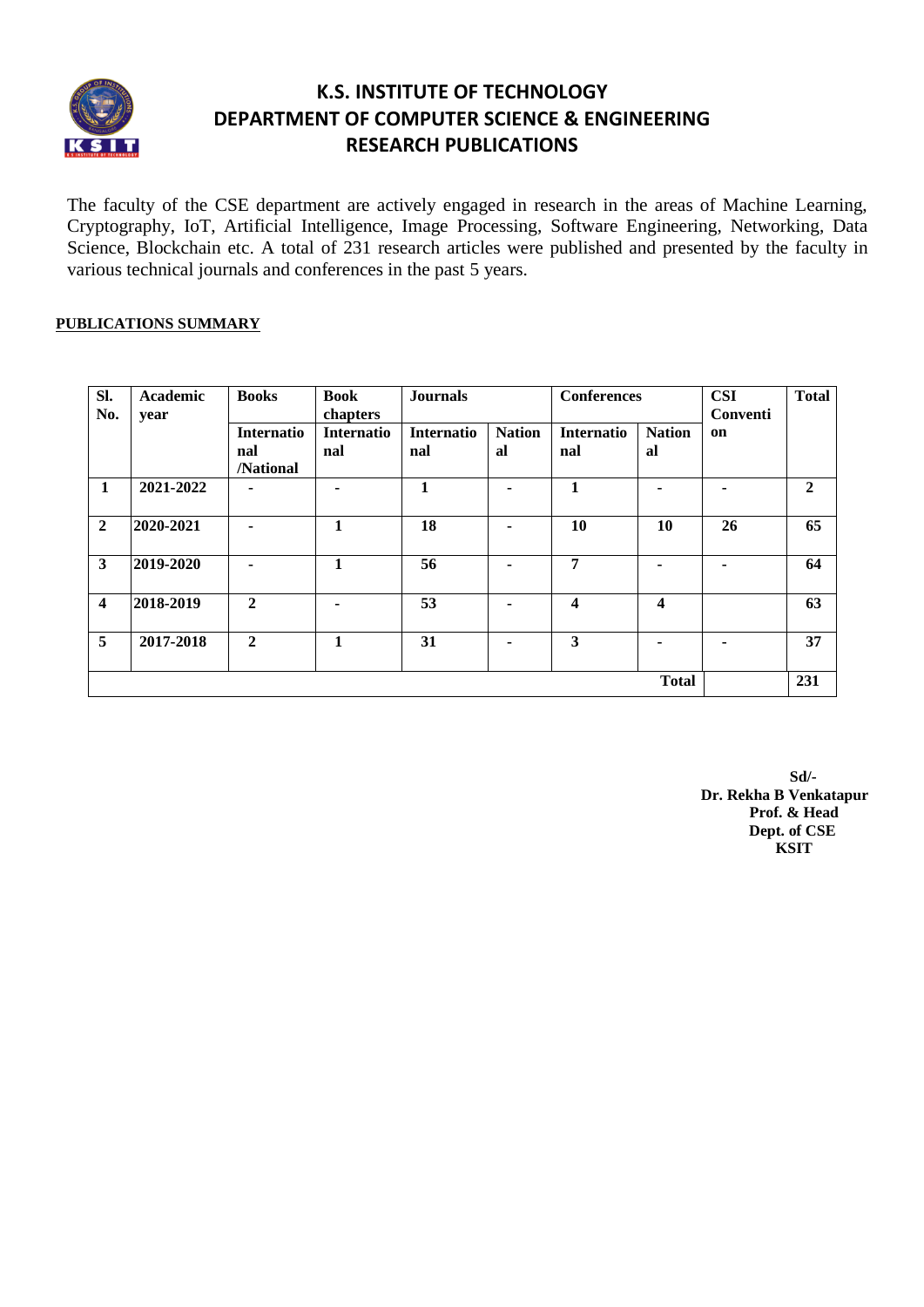

## **K.S. INSTITUTE OF TECHNOLOGY DEPARTMENT OF COMPUTER SCIENCE & ENGINEERING LIST OF RESEARCH PUBLICATIONS ACADEMIC YEAR 2021-22**

# **SCOPUS Publications**

|            | Details of research publications<br>https://drive.google.com/drive/u/5/folders/18_W5sJfWQPQqQwWn_FaJ-BQ_aUT6pJ1S |                                                                                                       |                                                                                                                                                                                                                                                                                                                                                                     |  |  |
|------------|------------------------------------------------------------------------------------------------------------------|-------------------------------------------------------------------------------------------------------|---------------------------------------------------------------------------------------------------------------------------------------------------------------------------------------------------------------------------------------------------------------------------------------------------------------------------------------------------------------------|--|--|
|            |                                                                                                                  |                                                                                                       |                                                                                                                                                                                                                                                                                                                                                                     |  |  |
|            | <b>JOURNAL PUBLICATIONS</b>                                                                                      |                                                                                                       |                                                                                                                                                                                                                                                                                                                                                                     |  |  |
| Sl.        | Name of the<br><b>Title of the Paper</b><br>Publication Details (Journal name, Vol., No., pp, month &            |                                                                                                       |                                                                                                                                                                                                                                                                                                                                                                     |  |  |
| No.        | <b>Faculty</b>                                                                                                   |                                                                                                       | year, DOI, ISSN:), Impact Factor, Indexed in<br><b>SCI/Scopus/UGC, No. of Citations</b>                                                                                                                                                                                                                                                                             |  |  |
| 1          | Dr. Rekha B<br>Venkatapur                                                                                        | A Literature Survey on<br>various Lossless and<br><b>Lossy Data Compression</b><br>Techniques.        | Journal of Chengdu University of Technology, Vol 26, Issue 9,<br>ISSN-1671-9727, Sept 2021, http://cdujournal.com/<br>https://app.box.com/s/altcaw1f5r6dczsp9lxnxgdzrpzz8423<br>https://mjl.clarivate.com:/search-results?issn=1671-<br>9727&hide exact match fl=true&utm source=mjl&utm medium<br>$=$ share-by-link&utm campaign=search-results-share-this-journal |  |  |
|            |                                                                                                                  | <b>INTERNATIONAL CONFERENCE PUBLICATIONS</b>                                                          |                                                                                                                                                                                                                                                                                                                                                                     |  |  |
| SI.<br>No. | Name of the<br><b>Faculty</b>                                                                                    | Title of the paper                                                                                    | Title of the Conference, Place, Dates, Year, pp. ISBN/ISSN:<br><b>SCI/Scopus/UGC Indexed Link, No. of Citations</b>                                                                                                                                                                                                                                                 |  |  |
| 1.         | Dr. Dayananda R<br>B                                                                                             | A Review on Security and<br>Privacy Preserving<br>Mechanisms of Electronic<br>Health Records in Cloud | 2021<br>Conference on<br>Asian<br>Innovation<br>Technology<br>in<br>(ASIANCON), PUNE, 27-29 Aug 2021, pp. 1-4,<br>doi:<br>10.1109/ASIANCON51346.2021.9544547.IEEE Conference<br>https://ieeexplore.ieee.org/document/9544547                                                                                                                                        |  |  |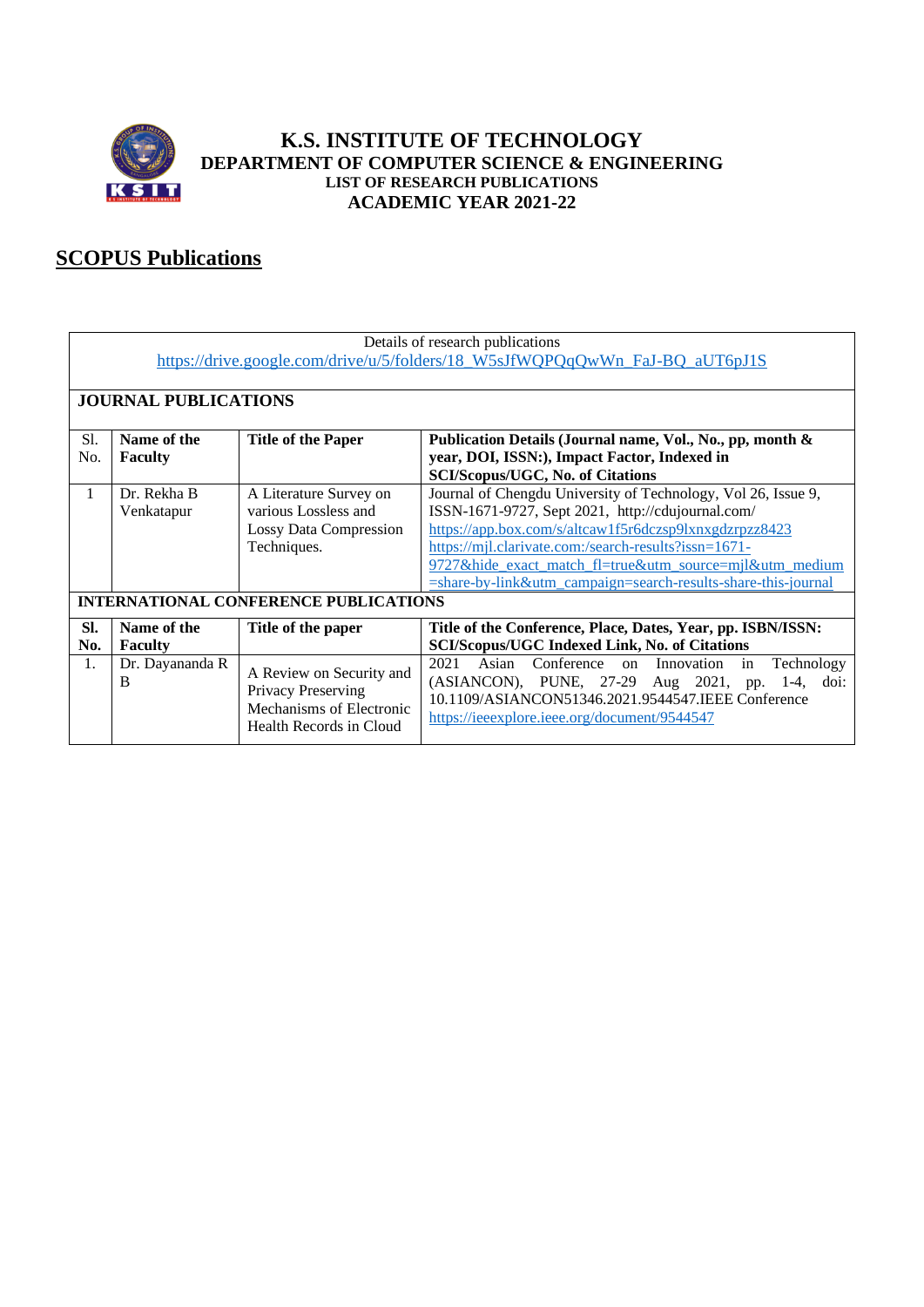

## **K.S. INSTITUTE OF TECHNOLOGY DEPARTMENT OF COMPUTER SCIENCE & ENGINEERING LIST OF RESEARCH PUBLICATIONS ACADEMIC YEAR 2020-21**

|        | Details of research publications                                             |                                                                                                                  |                                                                                                                                                                                                                                                                                                                                              |  |  |  |
|--------|------------------------------------------------------------------------------|------------------------------------------------------------------------------------------------------------------|----------------------------------------------------------------------------------------------------------------------------------------------------------------------------------------------------------------------------------------------------------------------------------------------------------------------------------------------|--|--|--|
|        | https://drive.google.com/drive/u/5/folders/1dmRxqaVdf2qOshtNndxg CLpS5n BAII |                                                                                                                  |                                                                                                                                                                                                                                                                                                                                              |  |  |  |
|        |                                                                              |                                                                                                                  |                                                                                                                                                                                                                                                                                                                                              |  |  |  |
| Sl. No | Name of the                                                                  | <b>BOOK CHAPTER PUBLICATIONS</b>                                                                                 | Publication Details (Book Title, Publisher, pp. ISBN/ISSN:                                                                                                                                                                                                                                                                                   |  |  |  |
|        | <b>Faculty</b>                                                               | <b>Title of the Chapter</b>                                                                                      | Year), Impact Factor, Indexed in SCI/Scopus/UGC, No. of<br><b>Citations</b>                                                                                                                                                                                                                                                                  |  |  |  |
|        |                                                                              |                                                                                                                  | Dr. Vaneeta M Efficient Two-Layer Image Protection Innovative Data Communication Technologies and                                                                                                                                                                                                                                            |  |  |  |
| 1      |                                                                              | with Wavelet Transform Compression                                                                               | Applications, Springer Nature Singapore, Lecture Notes on<br>Data Engineering and Communications Technologies book<br>series (LNDECT, volume 59), Feb 2021, Chapter 37, PP-433-<br>448, PRINT ISBN: 978-981-15-9650-6, Online ISBN: 978-<br>981-15-9651-3                                                                                    |  |  |  |
|        |                                                                              |                                                                                                                  | https://link.springer.com/chapter/10.1007%2F978-981-15-                                                                                                                                                                                                                                                                                      |  |  |  |
|        | <b>JOURNAL PUBLICATIONS</b>                                                  |                                                                                                                  | 9651-3 37                                                                                                                                                                                                                                                                                                                                    |  |  |  |
| Sl.    | Name of the                                                                  | <b>Title of the Paper</b>                                                                                        | Publication Details (Journal name, Vol., No., pp, month &                                                                                                                                                                                                                                                                                    |  |  |  |
| No.    | <b>Faculty</b>                                                               |                                                                                                                  | year, DOI, ISSN:), Impact Factor, Indexed in<br>SCI/Scopus/UGC, No. of Citations                                                                                                                                                                                                                                                             |  |  |  |
|        | Dr. Rekha B<br>Venkatapur                                                    | COVID-19 Effect on Supply<br>using Unsupervised Learning Method                                                  | and Springer - Journal of the Institutions of Engineers, Series B<br>Demand of Essential Commodities SSN:2250-2106, June 2021 Springer -<br>https://doi.org/10.1007/s40031-021-00594-6<br>https://www.scopus.com/sourceid/21100831436                                                                                                        |  |  |  |
|        | Dr. Dayananda<br>R B                                                         | <b>Accurate Leaf Disease Detection</b>                                                                           | Corn Leaf Image Classification based International Journal of Electrical and Computer Engineering<br>on Machine Learning Techniques for (IJECE) Vol. 9, No. 4, August 2020, ISSN: 2088-8708,<br>DOI: 10.11591/ijece.v9i4.pp101-108<br>https://www.scopus.com/sourceid/21100373959                                                            |  |  |  |
|        | Dr.Dayananda<br>R B                                                          | Plants And<br>Crops<br>Using<br>Processing                                                                       | A Survey on Disease dentification of Kala Sarovar, (UGC Care Group-1 Journal) ISSN:0975-4520,<br>Image Vol-23 No.03 November-December 2020 UGC-CARE List<br>Group I, https://kalasarovarjournal.com/                                                                                                                                         |  |  |  |
|        | Dr.Ram P<br>Rustagi                                                          | Gamified<br>Approach<br>to<br>Algorithmic Approach                                                               | Advanced Computing and Communications, A quarterly<br>Learn publication of the Advanced Computing and Communications<br>Algorithms – Exploring Basics of Society, Vol 05, Issue 02, June 2021, , UGC-CARE List<br>Group II https://journal.accsindia.org/gamified-approach-to-<br>learn-algorithms-exploring-basics-of-algorithmic-approach/ |  |  |  |
|        | Dr.Ram P<br>Rustagi                                                          | GALA: A Gamified Approach to<br>Learning Algorithms                                                              | Advanced Computing and Communications, A quarterly<br>publication of the Advanced Computing and Communications<br>Society, Vol 05, Issue 01, March 2021, , UGC-CARE List<br>Group II https://journal.accsindia.org/gala-a-gamified-<br>approach-to-learning-algorithms/                                                                      |  |  |  |
|        | Dr. Ram P<br>Rustagi                                                         | Technologies<br>Traversal of a Packet in Internet                                                                | Journal of Advanced Computing and Communications, Vol4<br>Experiential Learning of Networking issue 4, December 2020, UGC-CARE List Group II<br>Understanding https://journal.accsindia.org/experiential-learning-of-<br>networking-technologies-understanding-traversal-of-a-packet-<br>in-internet/                                        |  |  |  |
|        | Dr. Ram P<br>Rustagi                                                         | Experiential Learning of Networking<br>Understanding<br><b>IP</b><br>Technologies<br>$\omega_{\rm c}$<br>Routing | Journal of Advanced Computing and Communications, Vol 4<br>issue 3, September 2020.<br>https://journal.accsindia.org/experiential-learning-of-<br>networking-technologies-understanding-ip-routing-2/                                                                                                                                        |  |  |  |
|        | Dr. Deepa. S.<br>R                                                           | optimization in<br>Cluster<br>sensor network based on<br>optimized<br>Artificial<br>Bee<br>algorithm             | IET Networks, WILEY, ISSN-2047-4954, Feb 2021, DOI:<br>wireless 10.1049/ntw2.12023, PG 1-9<br>https://www.sciencegate.app/document/10.1049/ntw2.12023<br>Colony https://mjl.clarivate.com:/search-results?issn=2047-<br>4954&hide_exact_match_fl=true&utm_source=mjl&utm_me<br>dium=share-by-link&utm_campaign=search-results-share-         |  |  |  |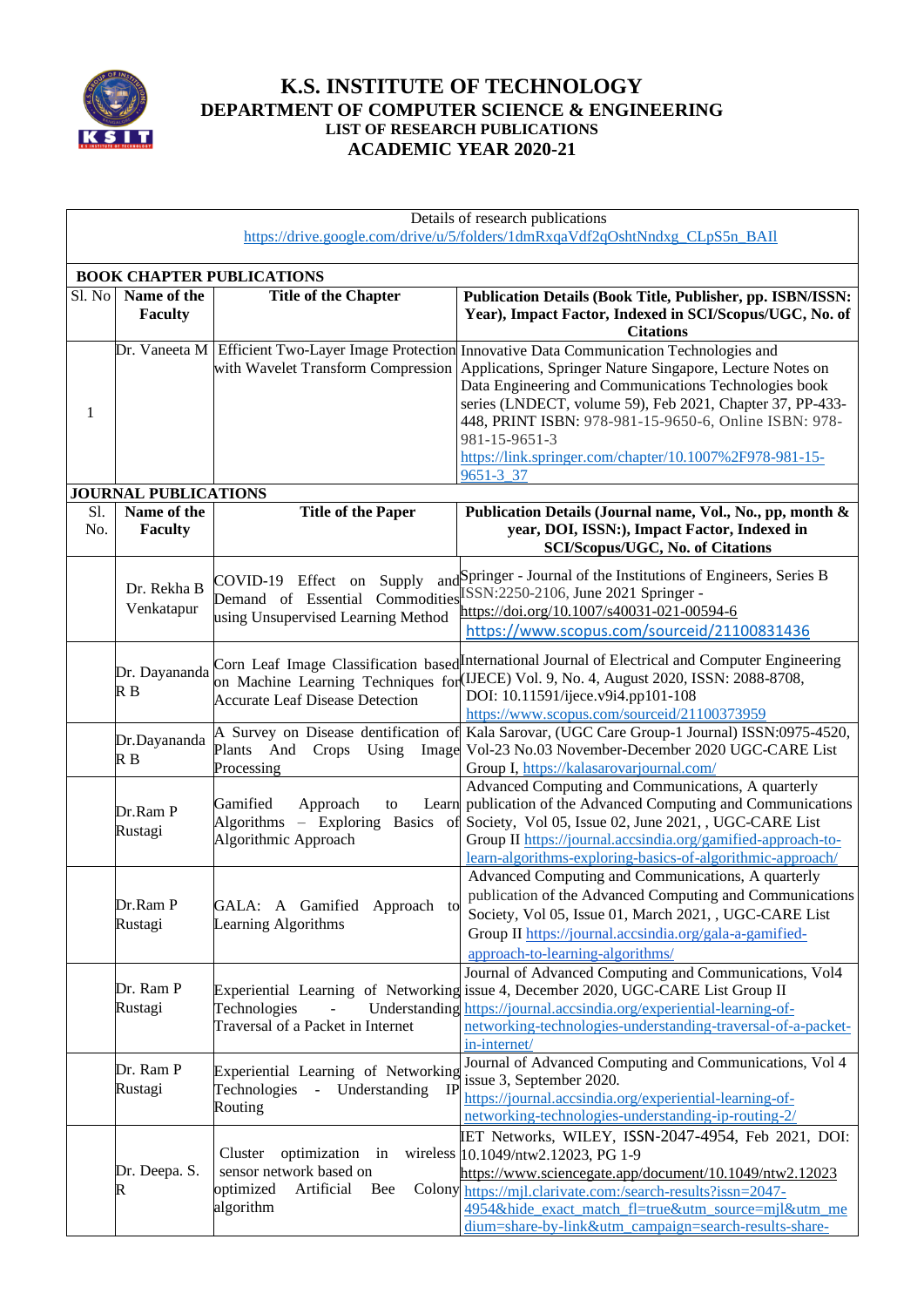|         |                        | this-journal                                                                                |                                                                                                                         |  |
|---------|------------------------|---------------------------------------------------------------------------------------------|-------------------------------------------------------------------------------------------------------------------------|--|
|         |                        |                                                                                             | Detection of Fake and Clone Account International Journal of Scientific Research in Engineering                         |  |
|         | Dr. Deepa S R          | on Twitter                                                                                  | and Management, ISSN - 2582-3930, Volume 5, Issue 7                                                                     |  |
|         |                        |                                                                                             | IOP Conference Series: Material Science and Engineering,                                                                |  |
|         |                        |                                                                                             | Online ISSN: 1757-899X, 2021                                                                                            |  |
|         |                        | Efficient<br>Intrusion<br>detection                                                         | of Print ISSN: 1757-8981, doi:10.1088/1757-                                                                             |  |
|         |                        | Dr. Vaneeta M malicious node using Bayesian Hybrid 899X/1022/1/012077<br>Detection in MANET |                                                                                                                         |  |
|         |                        |                                                                                             | https://iopscience.iop.org/article/10.1088/1757-<br>899X/1022/1/012077/pdf                                              |  |
|         |                        |                                                                                             | https://www.scopus.com/sourceid/19700200831                                                                             |  |
|         | Mrs.                   | Fully<br>Detection<br>Automatic                                                             |                                                                                                                         |  |
|         | Vijayalaxmi            | Segmentation Approach for Juxta-                                                            | and International Journal of Healthcare Information Systems and                                                         |  |
|         | Mekali                 | Pleural Nodules From CT images                                                              | Informatics, IGI Global, ISSN: 1555-3396, Vol 16, Issue 2, PP<br>87-104, April 2021                                     |  |
|         |                        |                                                                                             |                                                                                                                         |  |
|         |                        |                                                                                             | https://www.igi-global.com/article/fully-automatic-detection-                                                           |  |
|         |                        |                                                                                             | and-segmentation-approach-for-juxta-pleural-nodules-from-                                                               |  |
|         |                        |                                                                                             | $ct$ -images/269407                                                                                                     |  |
|         |                        |                                                                                             | https://mjl.clarivate.com:/search-results?issn=1555-                                                                    |  |
|         |                        |                                                                                             | 3396&hide exact match fl=true&utm source=mil&utm                                                                        |  |
|         |                        |                                                                                             | medium=share-by-link&utm_campaign=search-results-                                                                       |  |
|         |                        |                                                                                             | share-this-journal                                                                                                      |  |
|         | Dr.                    | Fingervein Detection Using Image                                                            | International Journal of Scientific Research in Engineering                                                             |  |
|         | Vijayalaxmi.<br>Mekali | Processing                                                                                  | and Management (IJSREM), Volume: 05 Issue: 07   July -<br>2021 ISSN: 2582-3930                                          |  |
|         |                        |                                                                                             | International Journal of Management (IJM), pp. 2388-2395,                                                               |  |
|         |                        |                                                                                             | Vol. 11, Issue 11, November 2020                                                                                        |  |
|         | Dr. Swathi K.          | "An Empirical Analysis of Security in                                                       | https://iaeme.com/MasterAdmin/Journal_uploads/IJM/VOLU                                                                  |  |
|         |                        | SMEs in Bengaluru"                                                                          | ME 11 ISSUE 11/IJM 11 11 222.pdf                                                                                        |  |
|         |                        |                                                                                             | https://www.scopus.com/sourceid/21100945713                                                                             |  |
|         |                        |                                                                                             | International Journal of Advanced Research in Engineering                                                               |  |
|         |                        | Study on Software Security Measures<br>Adaption in SMEs in Bengaluru                        | and Technology (IJARET), pp. 2170-2177, Vol.11, Issue. 11,                                                              |  |
|         | Dr. Swathi K           |                                                                                             | November 2020.                                                                                                          |  |
|         |                        |                                                                                             | https://iaeme.com/MasterAdmin/Journal_uploads/IJARET/VO<br>LUME 11 ISSUE 11/IJARET 11 11 215.pdf                        |  |
|         |                        |                                                                                             | https://www.scopus.com/sourceid/21100944103                                                                             |  |
|         |                        |                                                                                             | International Journal of Management (IJM), pp. 2388-2395,                                                               |  |
|         | Dr. Aditya Pai         | An Empirical Analysis of Security in                                                        | Vol. 11, Issue 11, November 2020.                                                                                       |  |
|         | $\mathbf{H}$           | <b>SMEs</b> in Bengaluru                                                                    | https://iaeme.com/MasterAdmin/Journal_uploads/IJM/VOLU                                                                  |  |
|         |                        |                                                                                             | ME 11 ISSUE 11/IJM 11 11 222.pdf                                                                                        |  |
|         |                        |                                                                                             | https://www.scopus.com/sourceid/21100945713<br>International Journal of Advanced Research in Engineering                |  |
|         |                        |                                                                                             | and Technology (IJARET), pp. 2170-2177, Vol.11, Issue. 11,                                                              |  |
|         |                        | Dr. Aditya Pai Study on Software Security Measures                                          | November 2020                                                                                                           |  |
|         | Н                      | Adaption in SMEs in Bengaluru                                                               | https://iaeme.com/MasterAdmin/Journal_uploads/IJARET/VO                                                                 |  |
|         |                        |                                                                                             | LUME 11 ISSUE 11/IJARET 11 11 215.pdf                                                                                   |  |
|         |                        |                                                                                             | https://www.scopus.com/sourceid/21100944103                                                                             |  |
|         |                        | Blockchain: A Panacea For Healthcare                                                        | IJARIIE-ISSN(O)-2395-4396, Vol-7 Issue-4 2021                                                                           |  |
|         | Mr. Prashanth<br>H S   | Cloud-Based<br>Data<br>Security<br>And                                                      | https://ijariie.com/AdminUploadPdf/Blockchain A panacea f<br>or healthcare cloud based data security and privacy ijarii |  |
|         |                        | Privacy                                                                                     | e14928.pdf                                                                                                              |  |
|         |                        |                                                                                             | International Advanced Research Journal in Science,                                                                     |  |
|         | Mrs. Ranjitha          | Text Extraction and Recognition from                                                        | Engineering and Technology, Vol. 8, Issue 7, July 2021, DOI:                                                            |  |
|         | K N                    | Images                                                                                      | 10.17148/IARJSET.2021.8773 https://iarjset.com/wp-                                                                      |  |
|         |                        |                                                                                             | content/uploads/2021/08/IARJSET.2021.8773.pdf                                                                           |  |
|         |                        | <b>INTERNATIONAL CONFERENCE</b>                                                             |                                                                                                                         |  |
| Sl. No. | Name of the            | Title of the paper                                                                          | Title of the Conference, Place, Dates, Year, pp. ISBN/ISSN:                                                             |  |
|         | <b>Faculty</b>         |                                                                                             | SCI/Scopus/UGC, Indexed Link, No. of Citations                                                                          |  |
|         |                        |                                                                                             | Conference on<br>"Global Convergence<br>International<br>$\dot{m}$                                                      |  |
|         | Dr. Rekha B            | A Survey on Application of Deep                                                             | Entrepreneurship,<br>Computing and Value<br>Technology,                                                                 |  |
| 1.      | Venkatapur             | Learning: Unsupervised Autoencoder                                                          | Engineering: Principles and Practices" (IGCP – 2021)<br>organized by Sapthagiri College of Engineering, Held on 16th    |  |
|         |                        |                                                                                             | and 17th of July 2021.                                                                                                  |  |
|         |                        |                                                                                             |                                                                                                                         |  |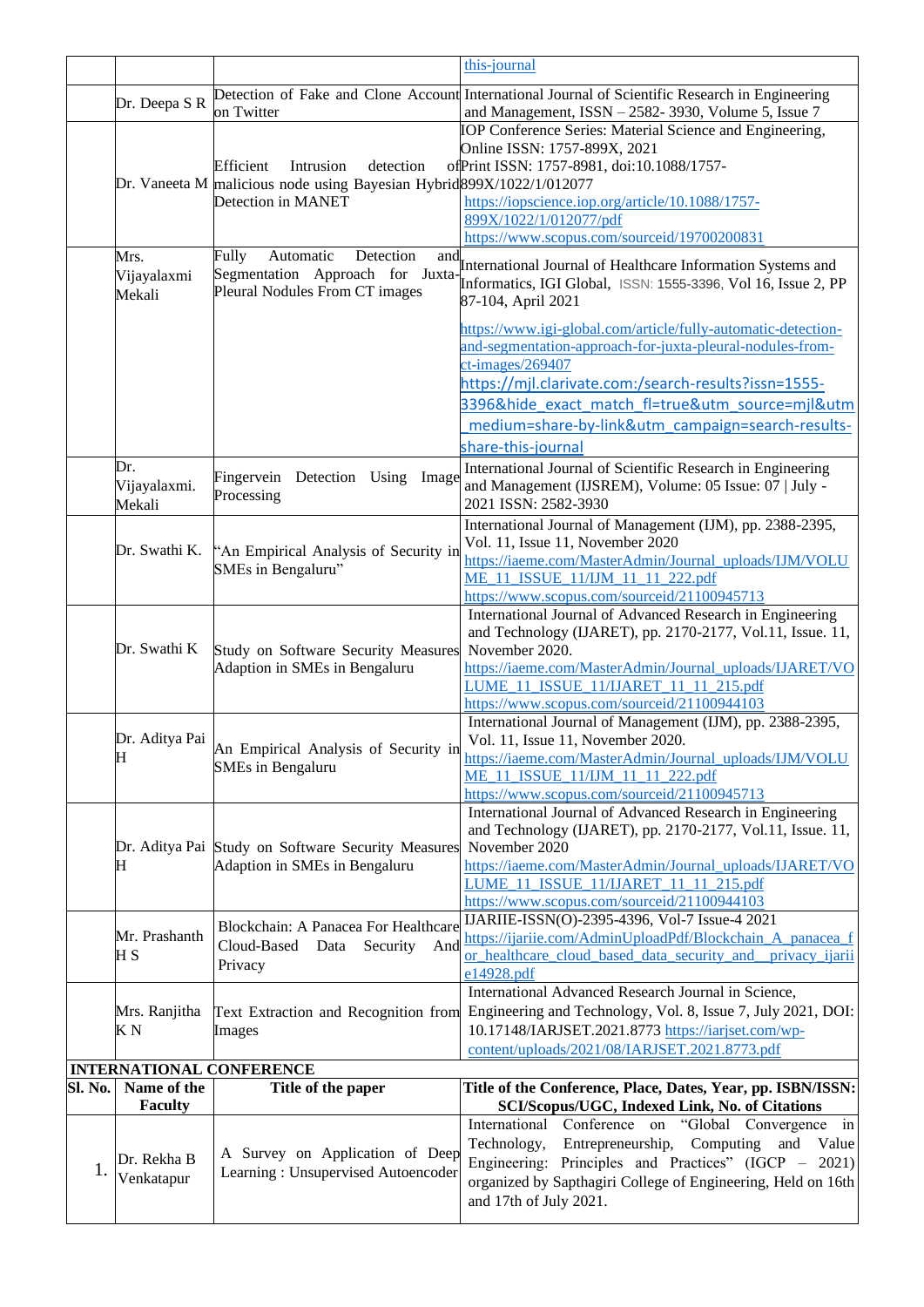| 2.      | Dr. Rekha B<br>Venkatapur                            | Multi<br>Scale<br>Recurrent<br>Yolo(MSRYOLO) Object Detection<br>Surveillance System                                                     | International conference on AAICM -2020 of organized by<br>DSCE on 9th Dec 2020.                                                                                                                                                                                                                                                                                                                                     |
|---------|------------------------------------------------------|------------------------------------------------------------------------------------------------------------------------------------------|----------------------------------------------------------------------------------------------------------------------------------------------------------------------------------------------------------------------------------------------------------------------------------------------------------------------------------------------------------------------------------------------------------------------|
| 3.      | Dr. Dayananda<br>R B                                 | Monitoring<br><b>Nearest</b><br>Neighbor<br>Mechanism for Efficient and Secure<br>Aggregation<br>Data<br><b>WSN</b><br>in<br>Environment | Proceedings of the Fifth International Conference on<br>Computing Methodologies and Communication (ICCMC<br>2021) DVD Part Number: CFP21K25-DVD: ISBN: 978-0-<br>7381-1203-9, 8 <sup>th</sup> -10 <sup>th</sup> April 2021, IEEE Conference<br>https://ieeexplore.ieee.org/document/9418393/                                                                                                                         |
| 4.      | Dr. Dayananda<br>R B                                 | prediction<br>churn<br>Customer<br>in<br>telecommunication through machine<br>learning based fine tuned xgboost<br>algorithm             | International Conference On Computational Intelligence &<br>Data Science organized by East West College of Engineering<br>in collaboration with Universal Innovators and ELSEVIER,<br>Bangalore<br>2021.<br>4th<br>February,<br>on<br>https://papers.ssrn.com/sol3/papers.cfm?abstract_id=3835039                                                                                                                    |
| 5.      | Mrs. Vaneeta<br>$\mathbf{M}$                         | Efficient<br>Intrusion<br>detection<br>οf<br>malicious node using Bayesian Hybrid<br>Detection in MANET                                  | 1st International Conference on Computational Research and<br>Data Analytics (ICCRDA-2020), jointly organized by<br>Suleyman Demirel University and Isparta Applied Sciences<br>University, Turkey and College of Engineering Roorkee, India<br>24th<br>October,<br>2020.<br>on<br>https://link.springer.com/book/10.1007%2F978-981-15-<br>$9651 - 3$                                                                |
| 6.      | Mrs. Vaneeta<br>M                                    | <b>Efficient Two Layer Image Protection</b><br>with Wavelet Transform Compression                                                        | International<br>Conference<br>2nd<br>Innovative<br>Data<br>on<br>Communication Technologies and Applications (ICIDCA<br>2020) at RVS college of Engineering and Technology,<br>Coimbatore on 3rd and 4th September 2020.<br>International<br>Conference on<br>"Global<br>Convergence in                                                                                                                             |
| 7.      | Mr.<br>Raghavendrac<br>har S                         | A Survey on Application of Deep<br>Learning: Unsupervised Autoencoder                                                                    | Entrepreneurship, Computing<br>Technology,<br>and Value<br>Engineering : Principles and Practices" (IGCP – 2021)<br>organized by Sapthagiri College of Engineering, Held on 16th<br>and 17th of July 2021.                                                                                                                                                                                                           |
| 8.      | Dr. Aditya Pai<br>H                                  | An Exploratory Study for Process<br>Optimization in IT Industry                                                                          | 2nd International Conference on Emerging Technologies in<br>Data Mining and Information Security, IEMIS, July 2020.                                                                                                                                                                                                                                                                                                  |
|         | Dr. Aditya Pai                                       |                                                                                                                                          | A Study on SSDLC (Secure Software 2nd International Conference on Emerging Technologies in                                                                                                                                                                                                                                                                                                                           |
|         | 9. H,                                                | Development Life Cycle                                                                                                                   | Data Mining and Information Security, IEMIS, July 2020                                                                                                                                                                                                                                                                                                                                                               |
| 10.     | Mrs. Sneha<br>Karamadi<br><b>NATIONAL CONFERENCE</b> | An Exploratory Study for Process<br>Optimization in IT Industry                                                                          | 2nd International Conference on Emerging Technologies in<br>Data Mining and Information Security, IEMIS, July 2020.                                                                                                                                                                                                                                                                                                  |
| Sl. No. | Name of the<br>faculty                               | Title of the paper                                                                                                                       | Title of conference, place, date, ISSN:/ISBN                                                                                                                                                                                                                                                                                                                                                                         |
| 1.      | Dr.Rekha B<br>Venkatapur                             | Voice Based E-Prescription                                                                                                               | 4th National Conference on "Emerging Trends in Information<br>Technology – NCETIT – 2021" Organized by department of<br>Information Science and Engineering, DBIT - Bengaluru held<br>on 19-07-2021 and 20-07-2021                                                                                                                                                                                                   |
| 2.      | Dr. Rekha B<br>Venkatapur,                           | Recognition<br>Human<br>Activity<br>in<br>Videos Using SVM                                                                               | Innovative Research Advances in Engineering Applications<br>and Processes, National Conference Proceedings, ISBN: 978<br>93 85682 65 0 at Jyothy Institute Of Technology, Bengaluru,<br>August 2020.                                                                                                                                                                                                                 |
| 3.      | Dr. Dayananda<br>R B                                 | in<br>Allocation<br>methods<br>Resource<br>Hadoop-MapReduce on Clouds                                                                    | Critical Survey for Scheduling and National Conference on Engineering Innovations in Emerging<br>and Technology (NCEIET-2021) organized by Dept of ISE<br>East Point College of Engineering Technology, held on 19th<br>and $20th$ July 2021                                                                                                                                                                         |
| 4.      | Dr.K Venkata<br>Rao                                  | <b>Remote Access</b>                                                                                                                     | 4th National Conference on "Emerging Trends in Information<br>Technology - NCETIT - 2021" Organized by department of<br>Information Science and Engineering, DBIT - Bengaluru held<br>on 19-07-2021 and 20-07-2021                                                                                                                                                                                                   |
| 5.      | Mrs. Vaneeta<br>M                                    | Machine Learning Technique                                                                                                               | National Conference on Innovations in Communication<br>Ransomware Attack Prediction using Networks, Information Security, Embedded System and Signal<br>Processing(ICIES - 2020), Organized by Department of ECE,<br>Vidya Academy of Science and Technology, Thrissur on 27 <sup>th</sup><br>and 28 <sup>th</sup> August 2020<br>Comparison between K-Means and National Conference on Innovations in Communication |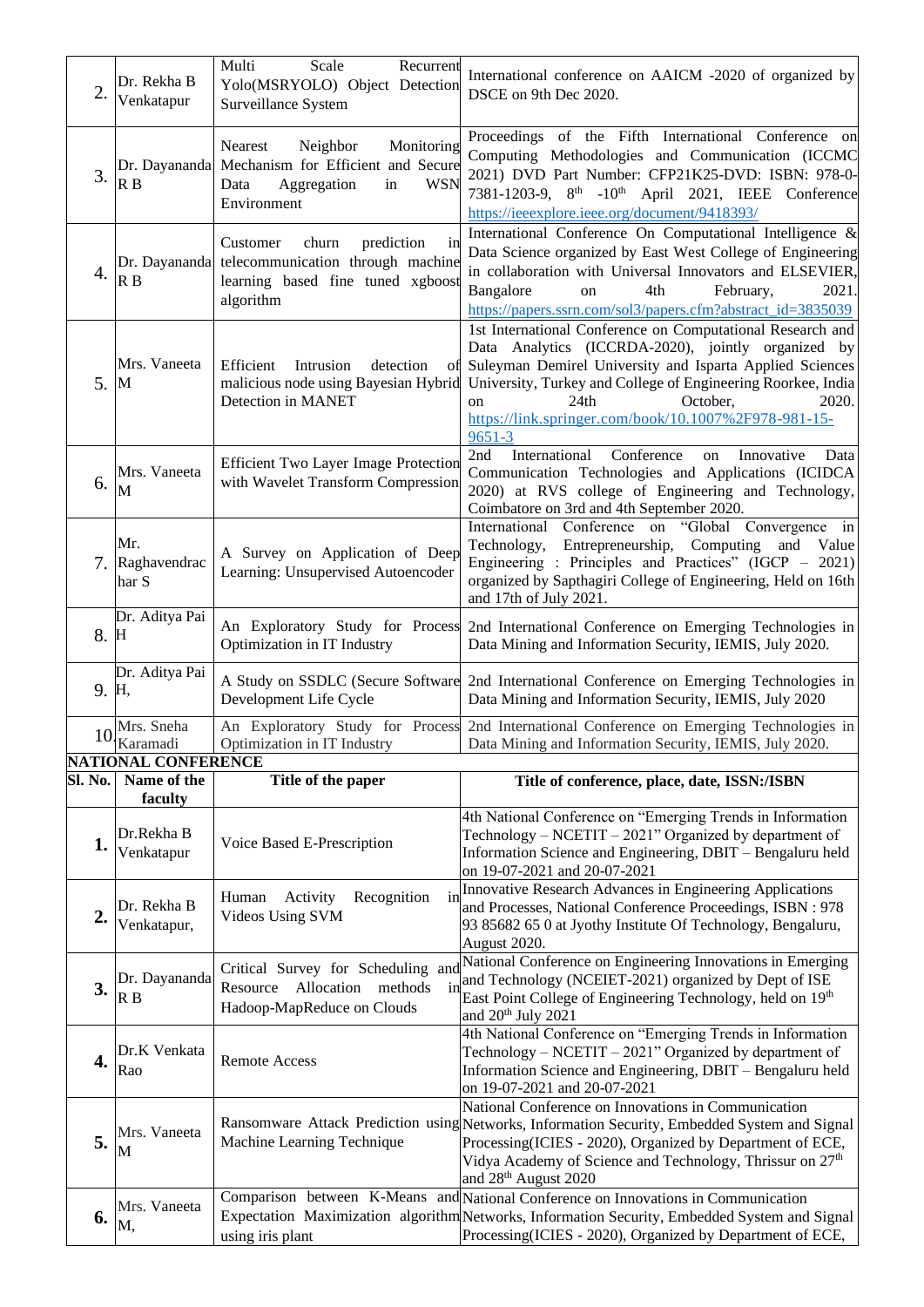|    |                          |                                                             | Vidya Academy of Science and Technology, Thrissur on 27 <sup>th</sup><br>and 28 <sup>th</sup> August 2020                                                                                                                    |
|----|--------------------------|-------------------------------------------------------------|------------------------------------------------------------------------------------------------------------------------------------------------------------------------------------------------------------------------------|
|    |                          | <b>7.</b> Mr. Kumar K   Listen for Vision                   | 4th National Conference on "Emerging Trends in Information<br>Technology – NCETIT – 2021" Organized by department of<br>Information Science and Engineering, DBIT – Bengaluru held<br>on 19-07-2021 and 20-07-2021           |
| 8. | rachar S                 | Mr.Raghavend Animal Intrusion Detection<br>Machine Learning | 4th National Conference on "Emerging Trends in Information<br>Using $Technology - NCEPTIT - 2021$ " Organized by department of<br>Information Science and Engineering, DBIT - Bengaluru held<br>on 19-07-2021 and 20-07-2021 |
| 9. | Mr.Raghavend<br>rachar S | E-Defense for People Safety                                 | 4th National Conference on "Emerging Trends in Information<br>Technology - NCETIT - 2021" Organized by department of<br>Information Science and Engineering, DBIT – Bengaluru held<br>on 19-07-2021 and 20-07-2021           |
|    | 10. Mrs. Beena           |                                                             | Detection Of Melanoma Skin Cancer   4th National Conference NCETIT ' 2021                                                                                                                                                    |

34<sup>th</sup> CSI Karnataka State Student Convention (Online) Organized by Department of Computer Science and Engineering, K. S. Institute of Technology, Bengaluru, Paper ID:CSIAWSPID011, Dec 2020.

| SI. No         | <b>Name of the Faculty</b> | <b>Title of the Paper</b>                                                                     |  |
|----------------|----------------------------|-----------------------------------------------------------------------------------------------|--|
| $\mathbf{1}$   | Dr. Rekha B Venkatapur     | 'Voice Based E-Prescription"                                                                  |  |
| $\overline{2}$ | Dr. Ram P Rustagi          | Reading A Physical Book For Visually Impaired Person Through Voice Over<br>Navigation System" |  |
| $\mathbf{3}$   | Dr. Ram P Rustagi          | 'Email Voice Assistant"                                                                       |  |
| 4              | Dr. Dayananda R B          | 'Pulse Rate Detection"                                                                        |  |
| 5              | Mr. K Venkata Rao          | 'Remote Access"                                                                               |  |
| 6              | Mr. Harshavardhan J R      | 'Web-interaction without Keyboard and Mouse"                                                  |  |
| 7              | Mr. Harshavardhan J R      | 'A Contactless Attendance & Security System using Real-time Face Recognition"                 |  |
| 8              | Dr. Deepa S R              | 'Detection of Fake and Clone Accounts on Twitter"                                             |  |
| 9              | Ms. Vaneeta M              | 'Survey on Document Resizing, Validation and Verification for Web API"                        |  |
| 10             | Ms. Sougandhika Narayan    | 'Survey On Alpha-Numeric Character Recognition In Audio/Text-Based Captcha"                   |  |
| 11             | Ms. Vijayalaxmi. Mekali    | <b>Fingervein Detection Using Image Processing"</b>                                           |  |
| 12             | Mr. Sanjoy Das             | 'E-Convocation Webapp Using VR"                                                               |  |
| 13             | Mr. Roopesh Kumar B N      | 'Armament Detection and Alert System Using YOLOV3"                                            |  |
| 14             | Mr. Roopesh Kumar B N      | 'Counterfeit Notes Detection"                                                                 |  |
| 15             | Mr. Kumar K                | 'Listen For Vision"                                                                           |  |
| 16             | Mr. Kushal Kumar B N       | 'Virtual 3D Trial Room"                                                                       |  |
| 17             | Mr. Raghavendrachar S      | 'E-Defence For People Safety"                                                                 |  |
| 18             | Mr. Krishna Gudi           | e-Book Reselling Store: Set Aside your Time and Cash                                          |  |
| 19             | Mr. Aditya Pai H           | 'Breast Cancer Detection Using Deep Learning: A Survey"                                       |  |
| 20             | Dr. Swathi K               | 'Dog Breed Identification with Products Classification and Assisted Services"                 |  |
| 21             | Dr. Swathi K               | 'Intuitive Perception -Lip Reading using Machine Learning"                                    |  |
| 22             | Mr. Prashanth H S          | 'Blockchain: A Panacea For Healthcare Cloud-Based Data Security And Privacy"                  |  |
| 23             | Ms. Ranjitha K N           | 'Literature Survey on Text Extraction and Recognition"                                        |  |
| 24             | Ms. Beena K                | 'Detection of Melanoma Skin Cancer"                                                           |  |
| 25             | Ms. Sneha K                | 'Android based application for senior citizens"                                               |  |
| 26             | Ms. Sneha CR               | 'Animal Intrusion Detection Using ML"                                                         |  |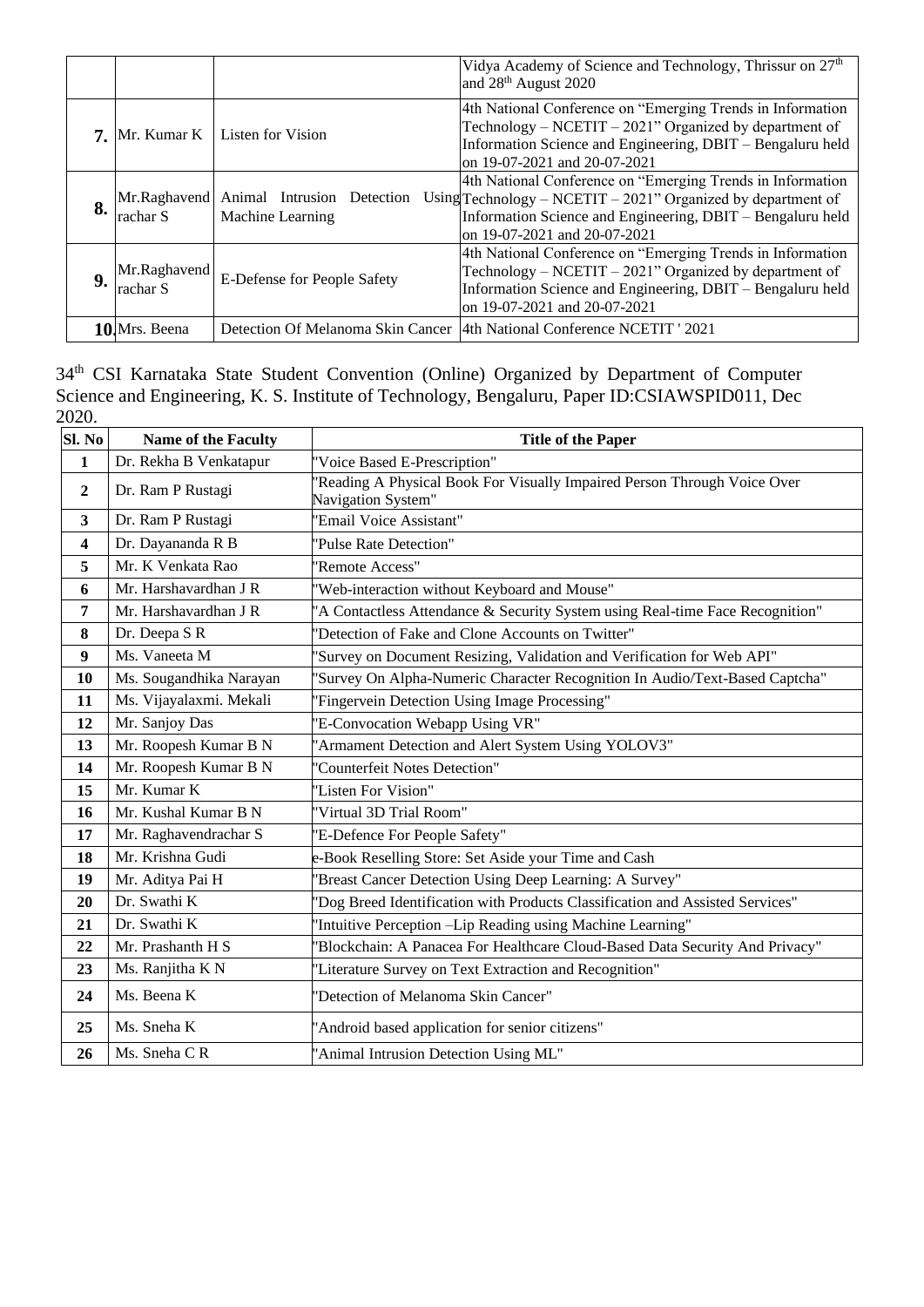

### **K.S. INSTITUTE OF TECHNOLOGY DEPARTMENT OF COMPUTER SCIENCE & ENGINEERING LIST OF RESEARCH PUBLICATIONS ACADEMIC YEAR 2019-20**

|              |                                                        | Details of research publications                                                                                                   | https://drive.google.com/drive/u/5/folders/1dts8_xK_-7TY9rx0gHZhLK1nVyQO1zDD                                                                                                                                                                                                                                                                                              |
|--------------|--------------------------------------------------------|------------------------------------------------------------------------------------------------------------------------------------|---------------------------------------------------------------------------------------------------------------------------------------------------------------------------------------------------------------------------------------------------------------------------------------------------------------------------------------------------------------------------|
|              |                                                        |                                                                                                                                    |                                                                                                                                                                                                                                                                                                                                                                           |
| Sl. No       | <b>Book Chapter Publication</b><br>Name of the Faculty | <b>Title of the Chapter</b>                                                                                                        | Publication Details (Book Title, Publisher, pp.<br>ISBN/ISSN: Year), Impact Factor, Indexed in<br>SCI/Scopus/UGC, No. of Citations                                                                                                                                                                                                                                        |
| $\mathbf{1}$ | Dr. Deepa. S. R                                        | <b>Bacterial Foraging</b><br>Optimization-Based Clustering<br>in Wireless Sensor Network by<br>Preventing Left-Out<br><b>Nodes</b> | Intelligent Computing Paradigm: Recent Trends. Studies in<br>Computational Intelligence, Springer nature, Singapore,<br>ISBN: 978-981-13-7334-3, Vol 784,pp 43-58, Jan 2020<br>https://link.springer.com/book/10.1007/978-981-13-7334-3                                                                                                                                   |
|              | <b>JOURNAL PUBLICATIONS</b>                            |                                                                                                                                    |                                                                                                                                                                                                                                                                                                                                                                           |
| Sl. No.      | Name of the Faculty                                    | <b>Title of the Paper</b>                                                                                                          | Publication Details (Journal name, Vol., No., pp, month &<br>DOI, ISSN:),<br>Impact<br>year,<br>Factor,<br><b>Indexed</b><br>in<br><b>SCI/Scopus/UGC, No. of Citations</b>                                                                                                                                                                                                |
| 1.           | Dr. Rekha B<br>Venkatapur                              | <b>Stock Market Prediction</b><br><b>Using Financial News</b><br>Articles                                                          | International Research Journal of Engineering and Technology<br>(IRJET), Volume 6, Issue 12, ISSN: 2395-0072, PP- 1-3, Dec<br>2019<br>https://www.irjet.net/archives/V6/i12/IRJET-<br>V6I12229.pdf                                                                                                                                                                        |
| 2.           | Dr. Rekha B<br>Venkatapur,                             | A Survey On Application Of<br>Deep Learning: Unsupervised<br><b>Auto Encoder</b>                                                   | Alochana Chakra Journal, Volume IX, Issue VII, ISSN<br>NO:2231-3990, July 2020.                                                                                                                                                                                                                                                                                           |
| 3.           | Dr. Dayananda R B                                      | <b>Secure And Optimized Data</b><br>Sharing Model Group In                                                                         | International Journal of Innovative Technology and Exploring<br>Engineering (IJITEE), ISSN: 2278-3075Vol -9, ISSUE-1, Nov-<br>2019<br>https://www.ijitee.org/wp-<br>Healthcare Cloud Environment content/uploads/papers/v9i1/A4602119119.pdf<br>https://www.scopus.com/sourceid/21100889409                                                                               |
| 4.           | Dr. Dayananda R.B                                      | <b>Improvised XgBoost Machine</b><br>Learning Algorithm for<br><b>Customer Churn Prediction</b>                                    | EAI Endorsed Transactions on Energy Web,<br>doi:10.4108/eai.13-7-2018.164854, ISSN: 2032-9407, Vol 7,<br>issue 30, June 2020 https://mjl.clarivate.com:/search-<br>results?issn=2032-<br>9407&hide exact match fl=true&utm source=mjl&ut<br>m medium=share-by-link&utm campaign=search-<br>results-share-this-journal<br>https://eudl.eu/doi/10.4108/eai.13-7-2018.164854 |
| 5.           | Dr. Dayananda R B                                      | Ipselling using MRF(Modified<br>Random Forest)Technique                                                                            | International Journal of Innovative Technology and Exploring<br>Customer Chrun Prediction and Engineering (IJITEE), ISSN: 2278-3075, Vol -9, ISSUE-3,<br>https://www.ijitee.org/wp-<br>Jan-2020<br>content/uploads/papers/v9i3/C8392019320.pdf<br>https://www.scopus.com/sourceid/21100889409                                                                             |
| 6.           | Dr. Ram P Rustagi                                      | 'Experiential Learning of<br>Networking Technologies -<br><b>Understanding Network Layer</b><br>and IP Addressing",                | Journal of Advanced Computing and Communications, Vol 4,<br>issue 2, June 2020. https://journal.accsindia.org/understanding-<br>network-layer-ip-addressing/                                                                                                                                                                                                              |
| 7.           | Dr. Ram P Rustagi,                                     | <b>Experiential Learning of</b><br>Networking Technologies -<br><b>Evolution of Socket</b><br>Programming - Part II                | Advanced Computing and Communications, Vol4, issue1,<br>March2020.<br>https://journal.accsindia.org/experiential-<br>learning-of-networking-technologies-evolution-of-socket-<br>programming-part-ii/                                                                                                                                                                     |
| 8.           | Dr. Ram P Rustagi                                      | <b>Experiential Learning of</b><br>Networking Technologies -<br><b>Understanding TCP Congestion</b><br>Control                     | Advanced Computing and Communications - A quarterly<br>publication of ACCS, Issue 03, Vol 03, Sep 2019<br>https://www.researchgate.net/publication/340994993 EXPER<br><b>IENTIAL LEARNING OF NETWORKING TECHNOLO</b><br>GIES Understanding TCP Flow Control and Congestion<br><b>Control</b>                                                                              |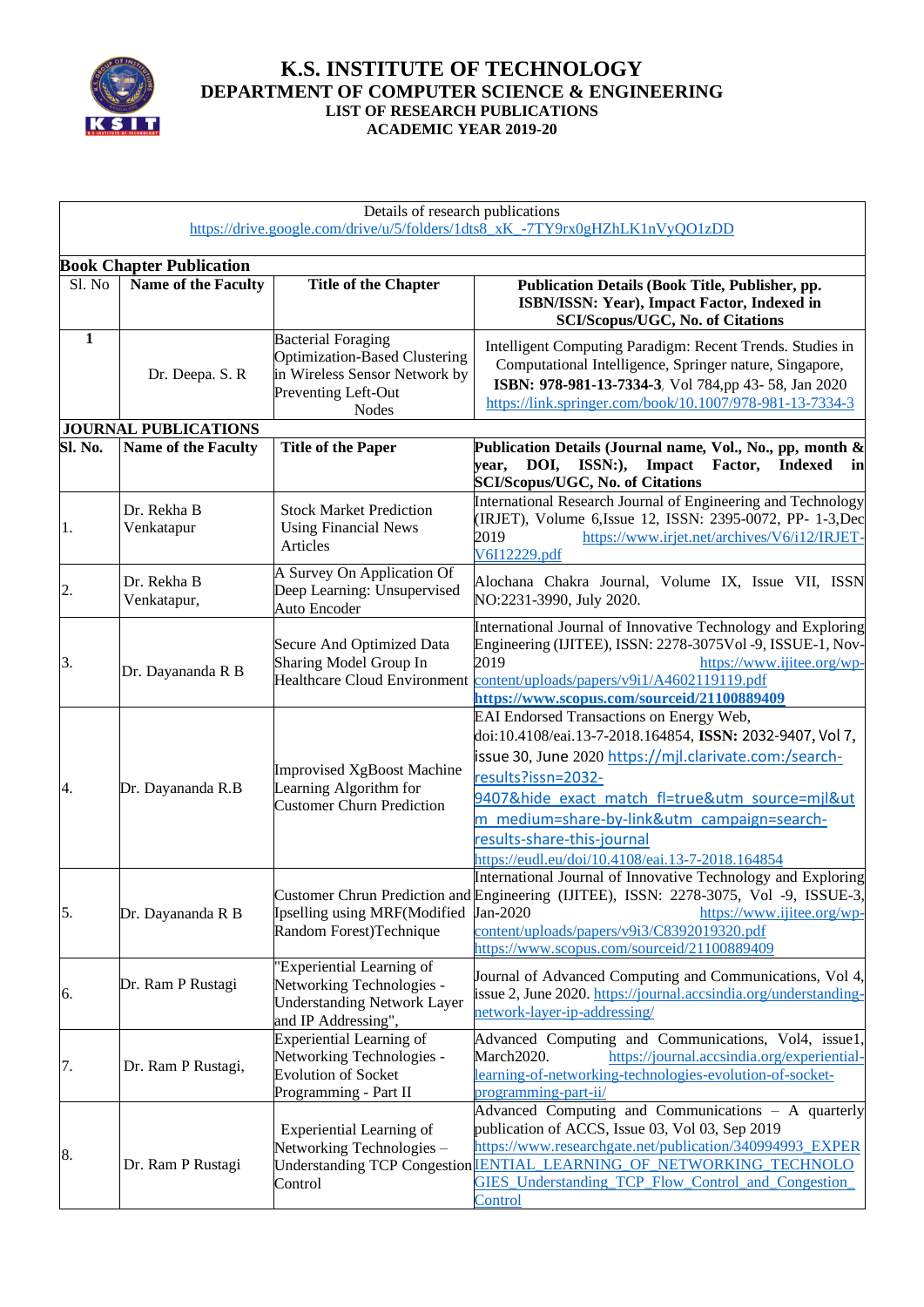| 9.  | Mr. K. Venkata Rao                       | Data Extraction Of Digital<br>Text And Conversion Into An<br>Audio-Visual Output                         | International Journal of Creative Research Thoughts<br>(IJCRT), Volume 8, Issue 2, ISSN:2320-2882, PP-1003-1005,<br>Feb 2020.                                                                                                                                                                                                                                                                                                                       |
|-----|------------------------------------------|----------------------------------------------------------------------------------------------------------|-----------------------------------------------------------------------------------------------------------------------------------------------------------------------------------------------------------------------------------------------------------------------------------------------------------------------------------------------------------------------------------------------------------------------------------------------------|
| 10. | Mr. Harshavardhan J R                    | Multiple Vehicle Automatic<br>Number Plate Recognition                                                   | International Research Journal of Engineering and Technology<br>(IRJET), Volume 6, Issue 11, ISSN 2395-0072, PP-1-2, Feb<br>2020 https://www.irjet.net/archives/V7/i2/IRJET-V7I2408.pdf                                                                                                                                                                                                                                                             |
| 11. | Mr. Harshavardhan J R                    | Multiple Vehicle<br>Monitoring and Security<br>System                                                    | Journal of Emerging Technology and Innovative Research<br>(JETIR), Volume 7, Issue 6, ISSN:2349-5162, PP- 569-572,<br>June 2020, https://www.jetir.org/papers/JETIR2006226.pdf                                                                                                                                                                                                                                                                      |
| 12. | Mrs. Deepa S R                           | Automatic Farming Robot for<br>Smart And Effective<br>Cultivation                                        | International Journal of Creative Research Thoughts (IJCRT),<br>Volume 8, Issue 2, ISSN:2320-2882, PP-1000-1002, Feb 2020                                                                                                                                                                                                                                                                                                                           |
| 13. | Mrs. Deepa S R                           | Automatic Farming Robot for<br><b>Smart And Effective</b><br>Cultivation                                 | International Journal of Scientific Development and Research<br>(IJSDR), Volume: 5, Issue 6, ISSN 2455-2631, June 2020<br>https://www.ijsdr.org/viewpaperforall.php?paper=IJSDR200<br>6014                                                                                                                                                                                                                                                          |
| 14. | Mrs. Deepa S R                           | Autonomy Of Attendance<br><b>Using Face Recognition</b>                                                  | International Research Journal of Engineering and Technology<br>(IRJET), Volume 7, Issue 2, ISSN:2395-0072, PP-1234-1237,<br>Feb 2020                                                                                                                                                                                                                                                                                                               |
| 15. | Mrs. Deepa S R                           | Autonomy Of Attendance<br><b>Using Face Recognition</b>                                                  | International Research Journal of Engineering and Technology<br>(IRJET), Volume 7, Issue 6, ISSN:2395-0072, June 2020                                                                                                                                                                                                                                                                                                                               |
| 16. | Mrs. Vaneeta M                           | Multi-Tier Framework For<br><b>Optimizing Pairwise Key</b><br>Predistribution In Sensory<br>Applications | International Journal of Innovative Technology and Exploring<br>Engineering (IJITEE), ISSN: 2278-3075, Vol -9, ISSUE-2,<br>Pp- 3774-3780, Dec 2019 https://www.ijitee.org/wp-<br>content/uploads/papers/v9i2/B6242129219.pdf<br>https://www.scopus.com/sourceid/21100889409                                                                                                                                                                         |
| 17. | Mrs. Vaneeta M                           | Survey on Phishing Websites<br>Detection                                                                 | Journal of Emerging Technologies and Innovative Research<br>(JETIR), Volume 7, Issue 2, ISSN:2349- 5162, PP- 569-572,<br>Feb 2020 https://www.jetir.org/papers/JETIR2002291.pdf                                                                                                                                                                                                                                                                     |
| 18. | Mrs. Vaneeta M                           | Detection of Phishing Websites<br>using Machine Learning<br>Techniques                                   | Journal of Emerging Technologies<br>and Innovative Research (JETIR), Volume 7, Issue 6,<br>ISSN:2349-<br>5162,<br>PP-<br>569-572,<br>June<br>2020,<br>https://www.jetir.org/papers/JETIR2002291.pdf                                                                                                                                                                                                                                                 |
| 19. | Mrs. Sougandhika N                       | Detection of DDos Attack<br>using Hybrid Machine<br>Learning Algorithms                                  | International Journal of Creative Research Thoughts (IJCRT),<br>Volume 8, Issue 3, ISSN:2320-2882, PP-1178-1180, Feb 2020<br>http://www.ijcrt.org/papers/IJCRT2002122.pdf                                                                                                                                                                                                                                                                           |
| 20. | Mrs. Sougandhika N                       | <b>Food Distribution Framework</b><br>using smart container                                              | Journal of Emerging Technology and Innovative Research<br>(JETIR), Volume 7, Issue 6, ISSN:2349-5162, June 2020                                                                                                                                                                                                                                                                                                                                     |
| 21. | Mrs. Sougandhika N                       | Detection of DDos Attack<br>using Hybrid Machine<br>Learning Algorithms                                  | International Journal of Creative Research Thoughts (IJCRT),<br>Volume 8, Issue 6, ISSN:2320-2882, June 2020                                                                                                                                                                                                                                                                                                                                        |
| 22. | Mrs. Sougandhika N                       | Food<br>Excess<br>An<br>Redistribution<br>Framework<br><b>Using Smart Container</b>                      | International Journal of Scientific Research and Engineering<br>Trends (IJSRET), Volume 6, Issue 1, ISSN 2395-566X, PP-1-<br>2,Feb2020                                                                                                                                                                                                                                                                                                              |
| 23. | Mrs.<br>Vijayalaxmi.Integrated<br>Mekali | System<br>Classification<br>of Pulmonary<br>Nodules on CT Images                                         | for International Journal of Recent Technology and Engineering<br>(IJRTE) ISSN: 2277-3878, Volume-8 Issue-4, November<br>2019                                                                                                                                                                                                                                                                                                                       |
| 24. | Mrs.<br>Mekali                           | and Classification on Computed December 2019<br>Tomography Images                                        | https://www.ijrte.org/wp-<br>content/uploads/papers/v8i4/D4414118419.pdf<br>https://www.scopus.com/sourceid/21100889873<br>Vijayalaxmi. Novel CADe/CADx System for International Journal of Innovative Technology and Exploring<br>Lung Nodules Segmentation Engineering (IJITEE) ISSN: 2278-3075, Volume-9 Issue-2S,<br>https://www.ijitee.org/wp-<br>content/uploads/papers/v9i2S/B10941292S19.pdf<br>https://www.scopus.com/sourceid/21100889409 |
| 25. |                                          |                                                                                                          | International Journal of Engineering Applied Sciences and                                                                                                                                                                                                                                                                                                                                                                                           |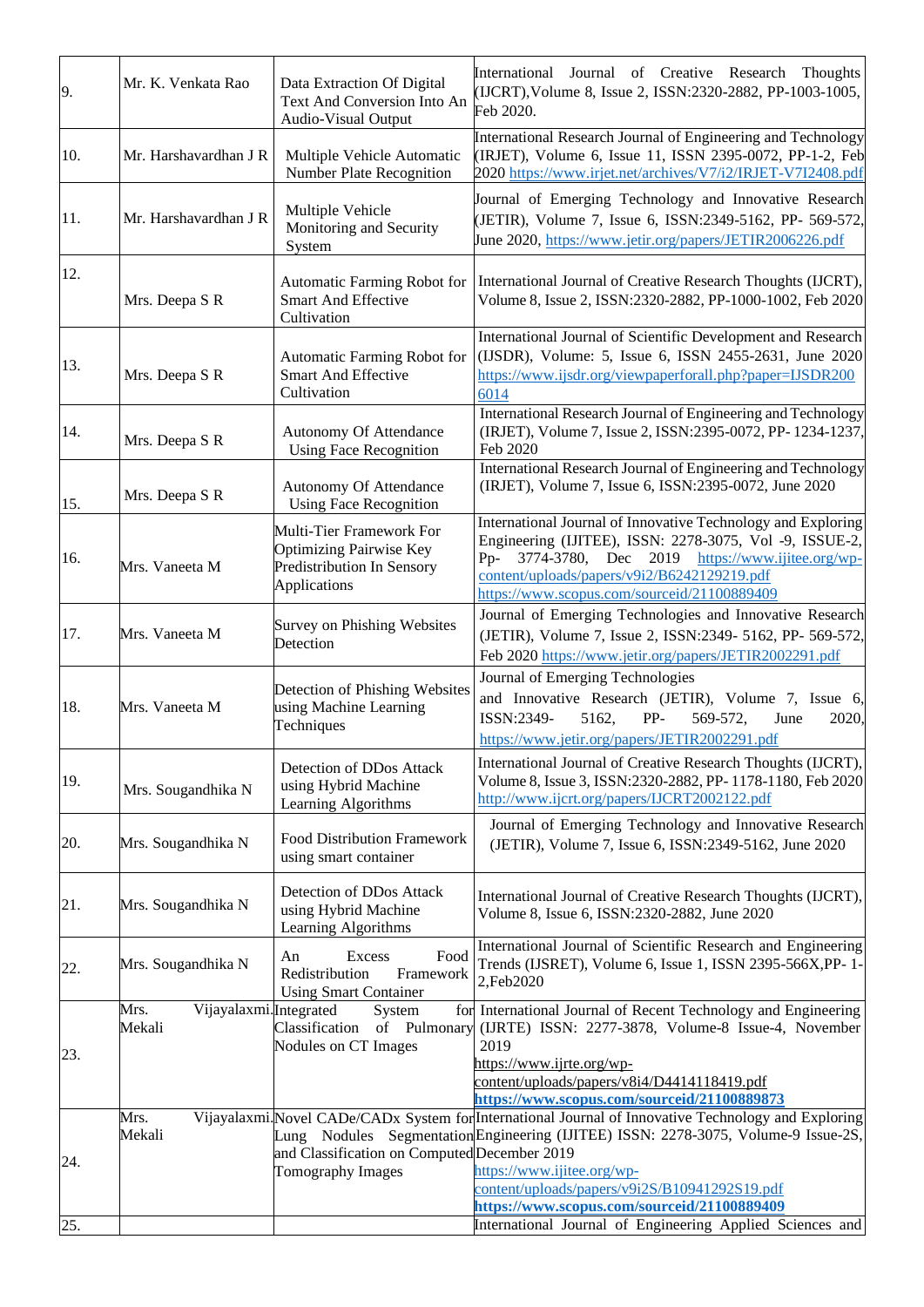|     | Vijayalaxmi.<br>Mrs.               | A Survey On Image Based                                                                             | Technology (IJEAST), Volume 4, Issue 8, ISSN:2455-2143,                                                                                                                                                               |
|-----|------------------------------------|-----------------------------------------------------------------------------------------------------|-----------------------------------------------------------------------------------------------------------------------------------------------------------------------------------------------------------------------|
|     | Mekali                             | Eye-Blink Assistive System<br>For Paralyzed Patients                                                | PP- 362-364, Dec 2019.                                                                                                                                                                                                |
|     | Mrs.                               |                                                                                                     | Vijayalaxmi. An Image Based Eye-Blink International Research Journal of Engineering and Technology                                                                                                                    |
| 26. | Mekali                             | Patients                                                                                            | Assistive System for Paralyzed (IRJET), Volume 7, Issue 5, ISSN:2395-0072, May 2020                                                                                                                                   |
| 27. | Mr. Roopesh Kumar B Digi-Sign<br>N |                                                                                                     | International Journal of Creative Research Thoughts (IJCRT),<br>Volume 8, Issue 3, ISSN:2320-2882, PP-670-672, Feb 2020                                                                                               |
| 28. | Mr. Roopesh Kumar B Digi-Sign<br>N |                                                                                                     | International Journal of Creative Research Thoughts (IJCRT),<br>Volume 8, Issue 6, ISSN:2320- 2882,<br>June 2020<br>http://www.ijcrt.org/papers/IJCRT2006154.pdf                                                      |
| 29. |                                    | Commodities                                                                                         | Mr. Roopesh Kumar B NDemand Drivers for Agriculture International Journal of Creative Research Thoughts (IJCRT),<br>Volume 8, Issue 5, ISSN:2320- 2882, May 2020<br>http://www.ijcrt.org/papers/IJCRT2005523.pdf      |
| 30. |                                    | Mr. Roopesh Kumar B NDemand Drivers for Gold                                                        | International Journal of Research and Technology (IJRT),<br>Volume 8, Issue<br>3, ISSN: 2321-7510,<br>June<br>- 2020<br>https://ijrt.org/frontend/search?issue=Demand+Drivers+for+<br>Gold                            |
|     | Mr. Kumar K                        | Distributed<br>Kernel<br>Assisted                                                                   | International Journal of Creative Research Thoughts (IJCRT),                                                                                                                                                          |
| 31. |                                    | Self-Organizing Cloud System<br>Built Using A Peer- To-Peer<br>Network                              | Volume 8, Issue 5, ISSN:2320-2882, March 2020                                                                                                                                                                         |
| 32. | Mr. Kumar K                        | <b>Assisted Distributed Kernel</b>                                                                  | International Journal of Scientific Development and Research<br>(IJSDR), Volume: 5, Isuue 6, ISSN 2455-2631, June 2020<br>https://www.ijsdr.org/viewpaperforall.php?paper=IJSDR200                                    |
|     |                                    |                                                                                                     | 6058                                                                                                                                                                                                                  |
| 33. | Mr. Kumar K                        | A Survey on Enhancement of<br>Captcha<br>to<br>prevent<br>interactive access                        | International Journal of Engineering Applied Sciences and<br>non-<br>Technology (IJEAST), Volume-5, Issue 1, ISSN: 2455-2143,<br>PP-389-391, May 2020 https://www.ijeast.com/papers/389-<br>391, Tesma501, IJEAST.pdf |
| 34. | Mr. Pradeep Kumar G H              | Indoor Navigation using AR                                                                          | International Journal of Scientific Development and<br>Research (IJSDR), Volume: 5, Issue 6, ISSN 2455-2631,<br>June<br>2020<br>https://www.ijsdr.org/viewpaperforall.php?paper=IJSDR20<br>06059                      |
| 35. | Mr. Pradeep Kumar G H              | Indoor Navigation using AR<br>Technology                                                            | International Journal of Engineering Applied Sciences and<br>Technology (IJEAST), Volume-4, Issue 9, ISSN: 2455-<br>2143,<br>PP-356-359,<br>Jan<br>2020<br>https://www.ijeast.com/papers/356-                         |
| 36. | Mr. Raghavendrachar S              | Gaze Pin Entry for Password<br>Authentication                                                       | 359,Tesma409,IJEAST.pdf<br>International Journal of Scientific Research and Engineering<br>Trends (IJSRET), Vol -5, ISSUE- 6, Nov- Dec-2019, ISSN:<br>2395-566x                                                       |
| 37. | Mr. Raghvendrachar S               | Gaze Pin Entry for Password<br>Authentication                                                       | Journal of Emerging Technology and Innovative Research<br>(JETIR), Volume 7, Issue 5, ISSN:2349- 5162, May 2020<br>https://www.jetir.org/papers/JETIR2005394.pdf<br>https://www.jetir.org/view?paper=JETIR2005394     |
| 38. | Mr. Raghavendrachar S              | A Survey On Application Of<br>Deep Learning: Unsupervised<br>Auto Encoder                           | Alochana Chakra Journal, Volume IX, Issue VII, ISSN<br>NO:2231-3990, July 2020.                                                                                                                                       |
| 39. | Mr. Aditya Pai H                   | Purity<br><b>Based</b><br>Water<br>Parameters Stated By Central 142-147,<br>Pollution Control Board | Analysis And Classification Of Journal of Emerging Technology and Innovative Research<br>On(JETIR), Volume 6, Issue 6, ISSN 2349-5162,<br>$PP-$<br>2019.<br>June<br>https://www.jetir.org/papers/JETIR1908021.pdf     |
|     | Mr. Aditya Pai H                   |                                                                                                     | Survey Paper on Smart Locker Journal of Applied Sciences and Competitions (JASC),                                                                                                                                     |
| 40. |                                    | System                                                                                              | Volume-7, Issue 5, ISSN: 1076-5131, May<br>2020<br>https://app.box.com/s/w46nce3hetojzwkqe2f01p9zw902yea3                                                                                                             |
|     | Mr. Aditya Pai H                   |                                                                                                     | Analysis and Classification of International Journal of Scientific Development and Research                                                                                                                           |
| 41. |                                    | parameters stated by central<br>pollution control board.                                            | water purity based on the (IJSDR), Volume: 5, Issue 6, ISSN 2455-2631, June 2020<br>https://www.ijsdr.org/viewpaperforall.php?paper=IJSDR200<br>6066                                                                  |
|     |                                    |                                                                                                     |                                                                                                                                                                                                                       |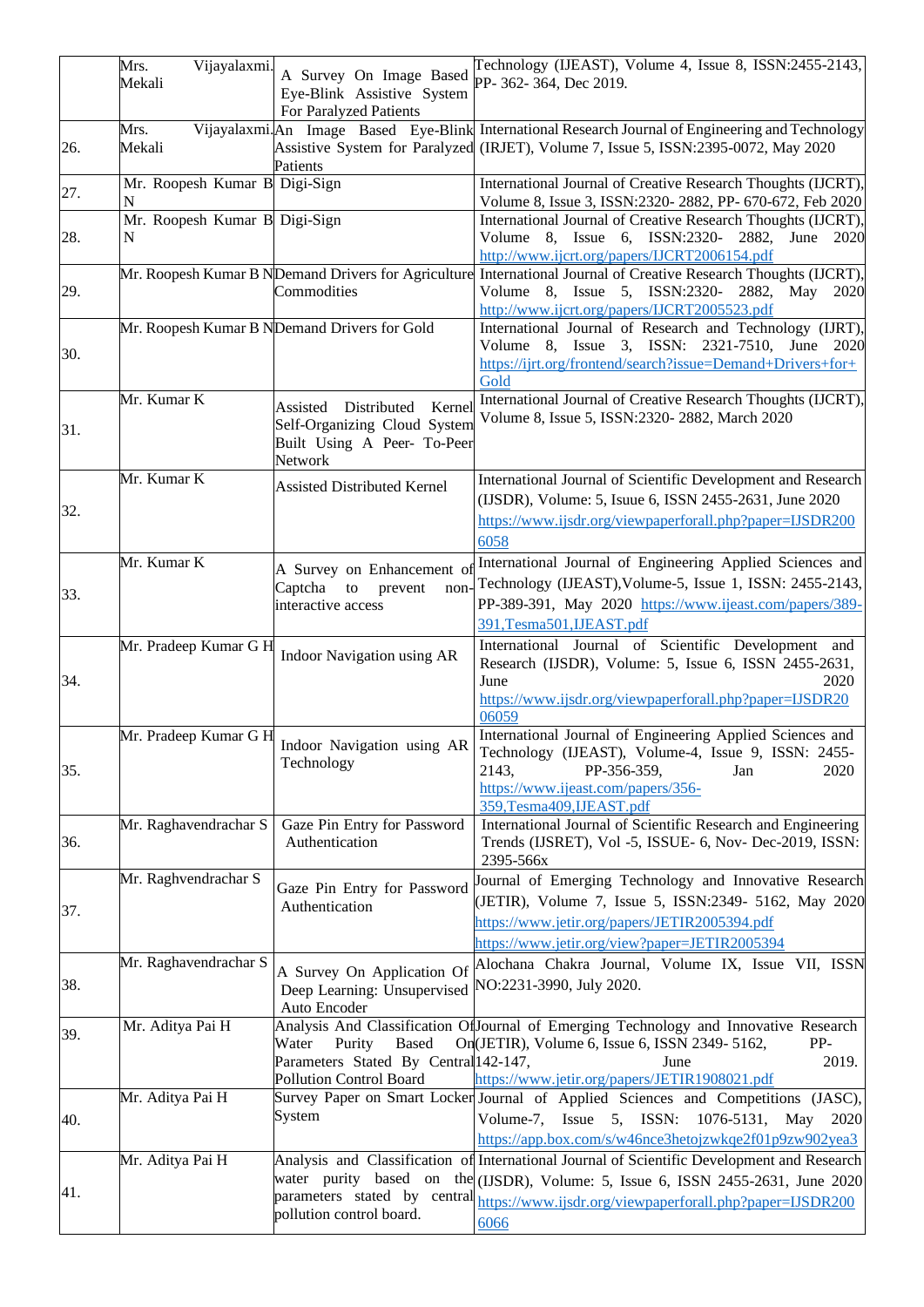| 42. | Mr. Krishna Gudi                            | Indoor<br>Air<br>Quality<br>Monitoring<br>System<br>using<br>Machine Learning with IoT | International Journal of Research and Technology (IJRT),<br>Volume 8, Issue 3, ISSN: 2321-7510, June 2020<br>https://ijrt.org/frontend/view_paper/en/000319                                                                     |
|-----|---------------------------------------------|----------------------------------------------------------------------------------------|---------------------------------------------------------------------------------------------------------------------------------------------------------------------------------------------------------------------------------|
| 43. | Mr. Prashanth H S                           | <b>Smart Ambulance With</b><br><b>Traffic Control</b>                                  | International Journal of Scientific Research and Engineering<br>Trends, (IJSRET), Volume 6, Issue 1, ISSN-2395-566X, PP-<br>$1-2,$<br>Feb<br>2020<br>https://ijsret.com/wp-<br>content/uploads/2020/01/IJSRET V6 issue1 143.pdf |
| 44. | Mr. Prashanth H S                           | Money<br>Exchange<br>Using<br><b>Android Application</b>                               | International Journal of Creative Research Thoughts (IJCRT),<br>Volume 8, Issue 2, ISSN:2320-2882, PP-1507-1508, Feb<br>2020 http://www.ijcrt.org/papers/IJCRT2002171.pdf                                                       |
| 45. | Mr. Prashanth H S                           | Money<br>Exchange<br>Using<br><b>Android Application</b>                               | International Journal of Scientific Development and Research<br>(IJSDR), Volume: 5, Issue 6, ISSN 2455-2631, June 2020<br>https://www.ijsdr.org/viewpaperforall.php?paper=IJSDR2006<br>016                                      |
| 46. | Mr. Prashanth H S                           | Smart Ambulance With<br><b>Traffic Control</b>                                         | Journal of Emerging Technology and Innovative Research<br>(JETIR), Volume 7, Issue 6, ISSN:2349- 5162, June 2020<br>https://www.jetir.org/papers/JETIR2006186.pdf                                                               |
| 47. | Mrs. Ranjitha K N                           | An IoT Approach for Motion<br>Activated Security Camera<br>and surveillances System    | Journal of Emerging Technology and Innovative Research<br>(JETIR), Volume 7, Issue 6, ISSN:2349- 5162, June 2020<br>https://www.jetir.org/papers/JETIR2006064.pdf                                                               |
| 48. | Mrs. Ranjitha K N                           | An IoT Approach for Motion<br>Activated Security Camera<br>and surveillances System    | Journal of Emerging Technology and Innovative Research<br>(JETIR), Volume 7, Issue 8, ISSN:2349-5162, August 2020<br>https://www.jetir.org/papers/JETIR2008068.pdf                                                              |
| 49. | Mrs. Beena K                                | Diagnosis Of Diseases<br>Potato Leaves Using IoT                                       | International Journal of Creative Research Thoughts (IJCRT),<br>in Volume 8, Issue 2, ISSN2320-2882, PP- 323-327, Feb 2020                                                                                                      |
| 50. | Mrs. Beena K                                | Diagnosis Of Diseases<br>Potato Leaves Using IoT                                       | International Journal of Research and Technology (IJRT),<br>in Volume 8, Issue 3, ISSN: 2321-7510,<br>June 2020<br>https://ijrt.org/frontend/view_paper/en/000325                                                               |
| 51. | Mrs. Sneha Karamadi                         | Hand Talk Gloves With<br>Flex Sensor                                                   | Journal of Emerging Technology and Innovative Research<br>(JETIR), Volume 6, Issue 6, ISSN 2349- 5162, PP-25-26,<br>June 2019 https://www.jetir.org/view?paper=JETIR2005333                                                     |
| 52. | Mrs. Sneha Karamadi                         | 'HAND-TALK<br><b>GLOVES</b><br>WITH FLEX SENSOR"                                       | IJRTR Volume 7, Issue 5, ISSN: 2321-7529(Online)   ISSN:<br>2321-7510,<br>2020<br>May<br>https://www.jetir.org/papers/JETIR2005333.pdf                                                                                          |
| 53. | Mrs. Mamatha R                              | Medicine)"                                                                             | "Intelligent Pillbox (Anytime IJCRT Volume 8, Issue 6, ISSN:2320-2882, June 2020.                                                                                                                                               |
| 54. | Mrs. Sneha CR                               | Virtual Telepresence                                                                   | 6-Legged Crawling Robot For International Journal of Creative Research Thoughts (<br>IJCRT), Vol. 8, No. 6, pp. 1772-1781, ISSN: 2320-2882, June<br>2020.                                                                       |
| 55. | Mrs. Rashmi B H                             | A Survey On Medical Image<br>Interpretation For Predicting<br>Pneumonia                | International Research Journal of Engineering and Technology<br>(IRJET) Volume 7, Issue 2, ISSN: 2395-0056, PP-1120-1122,<br>https://www.irjet.net/archives/V7/i2/IRJET-<br>Feb<br>2020<br>V7I2237.pdf                          |
| 56. | Mrs. Rashmi B H                             | Pneumonia prediction<br>medical image modality                                         | using Journal of Emerging Technology and Innovative Research<br>(JETIR), Volume 7, Issue 7, ISSN:2349-5162 June 2020<br>https://www.jetir.org/papers/JETIR2006167.pdf                                                           |
|     | <b>INTERNATIONAL CONFERENCE PUBLICATION</b> |                                                                                        |                                                                                                                                                                                                                                 |

# **INTERNATIONAL CONFERENCE PUBLICATION**

| Sl. No. | <b>Name of the Faculty</b>           | Title of the paper                    | Title of the Conference, Place, Dates, Year, pp.                 |
|---------|--------------------------------------|---------------------------------------|------------------------------------------------------------------|
|         |                                      |                                       | ISBN/ISSN: SCI/Scopus/UGC, Indexed Link, No. of                  |
|         |                                      |                                       | <b>Citations</b>                                                 |
|         | Dr. Rekha B VenkatapurEnhancement of |                                       | Signature International Conference on Innovative Research in     |
|         |                                      | Schemes for                           | Heightening Engineering Management and Sciences, International   |
|         |                                      | Security in Blockchain                | Journal of Scientific Research in Computer Science,              |
|         |                                      |                                       | engineering and Information Technology, Volume 4, Issue 9        |
|         |                                      |                                       | ISSN:2456-3307, Dec 2019                                         |
|         |                                      | <b>SDN</b>                            | 8th IEEE International Conference On Cloud Computing In          |
|         | Dr. Ram P Rustagi                    | Distributed<br>Securing<br>Controller | Emerging Markets (IEEE CCEM) 19th & 20 <sup>th</sup> , September |
|         |                                      | network<br>from                       | 2019 https://ieeexplore.ieee.org/document/9051954                |
|         |                                      | <b>Induced DoS Attack</b>             |                                                                  |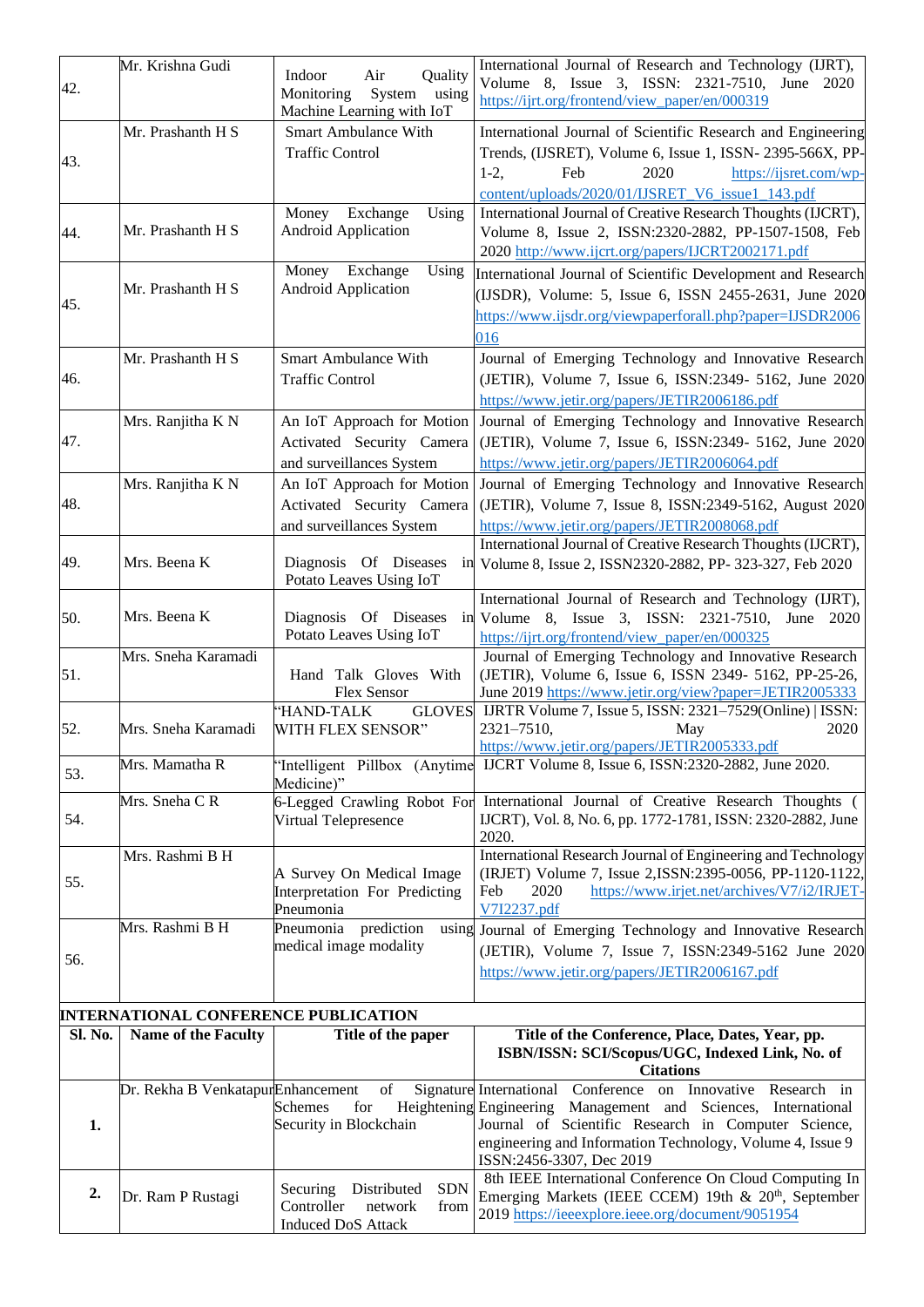| 3.               | Dr. Dayananda R.   | leaf<br>segmentation<br>Plant<br>connected<br>through<br>pixel<br>approach                                                    | $2nd$ International conference on smart systems and inventive<br>technology, ICSSIT-2019, 27-29- November 2019, Francis<br>Engineering<br>College,<br>Xavier<br>Tirunelveli,<br>DOI: 10.1109/ICSSIT46314.2019.8987781<br>https://ieeexplore.ieee.org/document/8987781            |
|------------------|--------------------|-------------------------------------------------------------------------------------------------------------------------------|----------------------------------------------------------------------------------------------------------------------------------------------------------------------------------------------------------------------------------------------------------------------------------|
| $\overline{4}$ . | Dr. Dayananda R.   | $A^{\cdot\cdot}$<br>Disease<br>Survey<br>on<br>Identification<br>of<br>various<br>plants and crops using image<br>processing" | Online International Conference on "Recent Trends in<br>Computer Science and Information Technology" on 17th &<br>18th June 2020 (ICRCSIT – 20), St. MARTIN'S<br>ENGINEERING COLLEGE Dhulapally, Secunderabad,<br>ISBN No. 978-93-80831-66-4                                     |
| 5.               | Dr. Dayananda R B  | Optimization<br>of<br>Hadoop<br>MapReduce Model in cloud<br>Computing                                                         | International Conference on Smart Systems and Inventive<br>Technology (ICSSIT), 27-29 November, Francis Xavier<br>Engineering College, Tirunelveli, 2019,<br>ISBN:<br>9781728121192,DOI: 10.1109/ICSSIT46314.2019.898782<br>3, IEEE https://ieeexplore.ieee.org/document/8987823 |
| 6.               | Dr. Dayananda R B  | An Effective Security Protocol<br>for GDs (Group Data Sharing)<br>Health<br>Cloud<br>care<br>li n<br>Environment              | International Conference<br>on Communication<br>and<br>Electronics Systems (ICCES) 2019, PPG Institute of<br>Technology, Coimbatore, 17-19 July2019, ISBN: 978-1-<br>7281-1260-2,<br><b>IEEE</b><br>Conference<br>https://ieeexplore.ieee.org/abstract/document/9002033          |
| 7.               | Mr. K Venkata Rao, | OpenCV                                                                                                                        | Application for Gender, Age, ICRCSIT-0283, Proceedings of online "International<br>and Face Recognition using Conference on Recent Trends in Computer Science &<br>Information Technology" ICRCSIT - 20 organized on 17th<br>& 18th June 2020.                                   |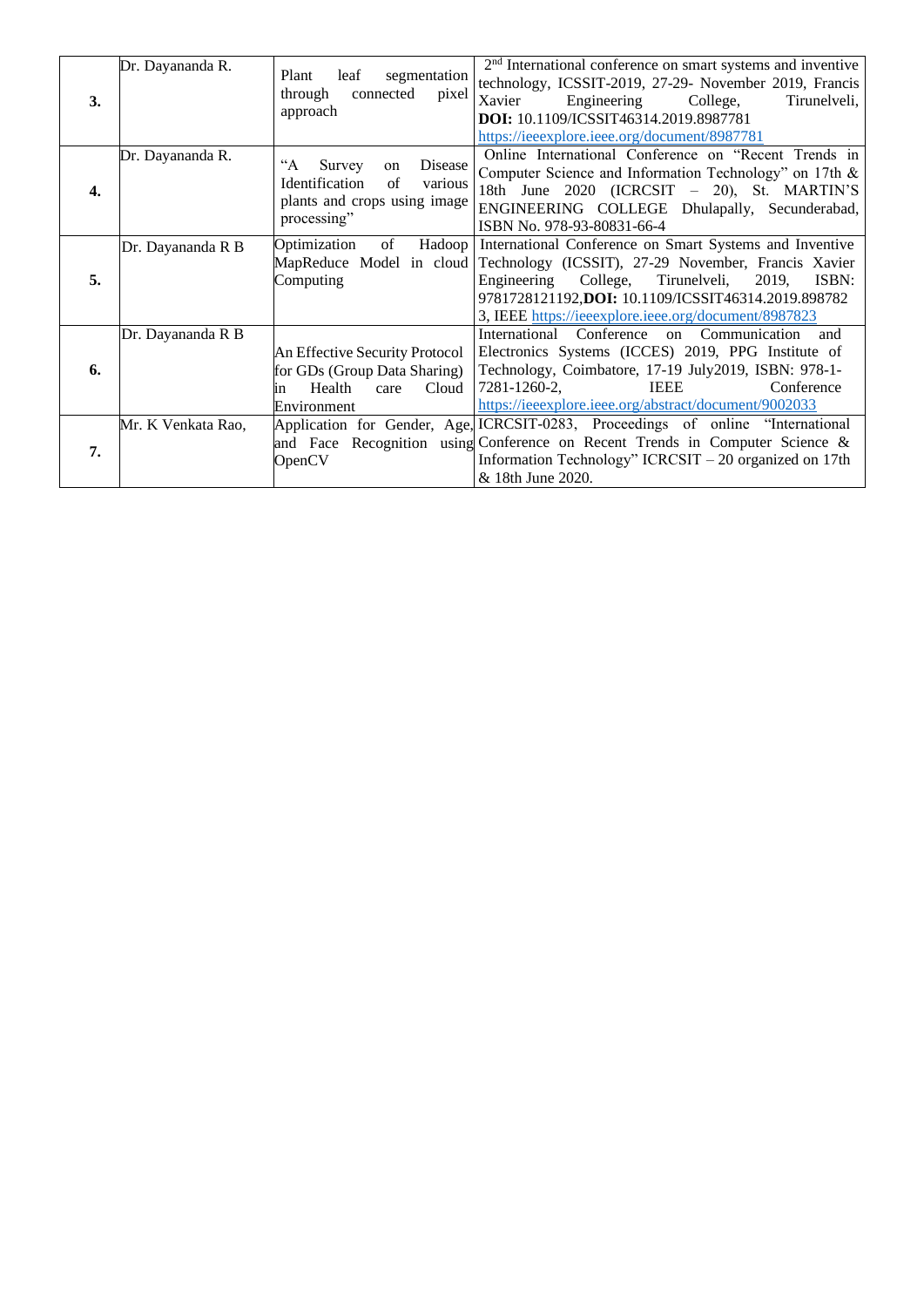

### **K.S. INSTITUTE OF TECHNOLOGY DEPARTMENT OF COMPUTER SCIENCE & ENGINEERING LIST OF RESEARCH PUBLICATIONS ACADEMIC YEAR 2018-19**

#### **Details of research publications**

[https://drive.google.com/drive/u/5/folders/1F3NJOar5d\\_jK399YtnegJkIrq5Givltv](https://drive.google.com/drive/u/5/folders/1F3NJOar5d_jK399YtnegJkIrq5Givltv)

|                  | <b>BOOK PUBLICATIONS</b>                 |                                                                                                                                |                                                                                                                                                                                                                                                                                                                                                             |
|------------------|------------------------------------------|--------------------------------------------------------------------------------------------------------------------------------|-------------------------------------------------------------------------------------------------------------------------------------------------------------------------------------------------------------------------------------------------------------------------------------------------------------------------------------------------------------|
| Sl. No           | Name of the<br><b>Faculty</b>            | <b>Title of the Book</b>                                                                                                       | Publication details (Publisher, ISBN/ISSN: Year),<br>Impact Factor, Indexed in SCI/Scopus/UGC, No. of<br><b>Citations</b>                                                                                                                                                                                                                                   |
| 1                | Mr. Aditya Pai H                         | Research on Web Portal for<br>Managing<br>Research<br>and<br>Development                                                       | LAP LAMBERT Academic Publishing, Oct. 28 2018),<br>ISBN- 10: 6139938511, ISBN-13: 978-6139938513<br>https://www.lap-<br>publishing.com/catalog/details/store/fr/book/978-613-9-<br>93851-3/research-on-web-portal-for-managing-<br>research-and-<br>development?search=Research%20on%20Web%20Port<br>al%20for%20Managing%20Research%20and%20Devel<br>opment |
| 2                | Mrs. Swathi. K                           | Reduction of<br>cycle Time by<br>Implementing<br>value<br>stream<br>Mapping                                                    | Lambert Academic Publishing, Germany, 978-613-4-<br>99918-2,<br>Jan-2018<br>https://www.lap-<br>publishing.com/catalog/details/store/fr/book/978-613-4-<br>99918-2/reduction-of-cycle-time-by-implementing-value-<br>stream-<br>mapping?search=Reduction%20of%20cycle%20Time%2<br>0by%20Implementing%20value%20stream%20Mapping                             |
|                  | <b>JOURNAL PUBLICATIONS</b>              |                                                                                                                                |                                                                                                                                                                                                                                                                                                                                                             |
| Sl. No.          | Name of the<br>Faculty                   | <b>Title of the Paper</b>                                                                                                      | Publication Details (Journal name, Vol., No., pp,<br>month & year, DOI, ISSN:), Impact Factor, Indexed<br>in SCI/Scopus/UGC, No. of Citations                                                                                                                                                                                                               |
| 1.               | <b>B.</b><br>Rekha.<br>Dr.<br>Venkatapur | Decentralized<br>File<br><b>Sharing</b><br><b>System Using-IPFS</b>                                                            | Journal of Emerging Technology and Innovative Research<br>(JETIR), May-2019, Volume 6, Issue 5, ISSN-2349-5162,<br>I.F 5.87 https://www.jetir.org/papers/JETIR1905541.pdf                                                                                                                                                                                   |
| 2.               | Rekha.<br><b>B.</b><br>Dr.<br>Venkatapur | A Survey on Motion Detection<br>by Image Stitching techniques                                                                  | Asian Journal of Convergence in Technology (AJCT), April-<br>2019, Volume V, Issue I, ISSN NO:2350-1146, I.F-5.11<br>https://asianssr.org/index.php/ajct/article/view/809/649                                                                                                                                                                               |
| 3.               | Dr.<br>Rekha.<br><b>B.Venkatapur</b>     | Review on Human<br>Action<br>Detection in Stored Videos<br>using Support Vector Machine                                        | International Research Journal of Engineering and<br>Technology (IRJET), Feb-2019, Volume 6, Issue 2, e-<br>ISSN:2395-0056, p-ISSN:2395-0072, Impact Factor-7.21<br>https://www.irjet.net/archives/V6/i2/IRJET-V6I225.pdf                                                                                                                                   |
| $\overline{4}$ . | Dr. Dayananda R B                        | Voice Assistant for Visually<br>Impaired In Android                                                                            | Journal of Emerging Technology and Innovative Research<br>(JETIR), Volume 6 Issue 212349-5162-4, I.F 5.87<br>https://www.jetir.org/papers/JETIR1905G62.pdf                                                                                                                                                                                                  |
| 5.               |                                          | Dr. Dayananda R B   Expressive Keyword Search in<br>Cloud Over Encrypted Data                                                  | Journal of Emerging Technology and Innovative Research<br>(JETIR), May-2019, Volume - 6, Issue - 5 ISSN-2349-5162,<br>I.F 5.87, https://www.jetir.org/papers/JETIR1905560.pdf                                                                                                                                                                               |
| 6.               | Dr, Ram P Rustagi                        | Experiential<br>Learning<br>of<br>Networking<br>Technologies<br>Understanding<br><b>Basics</b><br>of<br><b>Transport Layer</b> | Advanced Computing and Communications $(ACCS) - A$<br>quarterly publication of ACCS, Issue 03, Vol 02, Sep 2018<br>https://acc.digital/experiential-learning-of-networking-<br>technologies-understanding-transport-layer-basics/                                                                                                                           |
| 7.               | Dr, Ram P Rustagi                        | Experiential<br>Learning<br>of<br>Networking<br>Technologies<br><b>Understanding TCP Connection</b><br>State - Part I          | Advanced Computing and Communications $(ACCS) - A$<br>quarterly publication of ACCS, Issue 04, Vol 02, Dec 2018<br>https://journal.accsindia.org/experiential-learning-of-<br>networking-technologies-understanding-tcp-states-part-1/                                                                                                                      |
| 8.               | Dr, Ram P Rustagi                        | Learning<br>Experiential<br>of<br>Networking<br>Technologies<br><b>Understanding TCP Connection</b><br>State -Part II          | Advanced Computing and Communications $(ACCS) - A$<br>quarterly publication of ACCS, Issue 01, Vol 03, Mar2019<br>https://www.researchgate.net/publication/340994954 Expe<br>riential Learning of Networking Technologies Understa<br>nding TCP States - Part 2                                                                                             |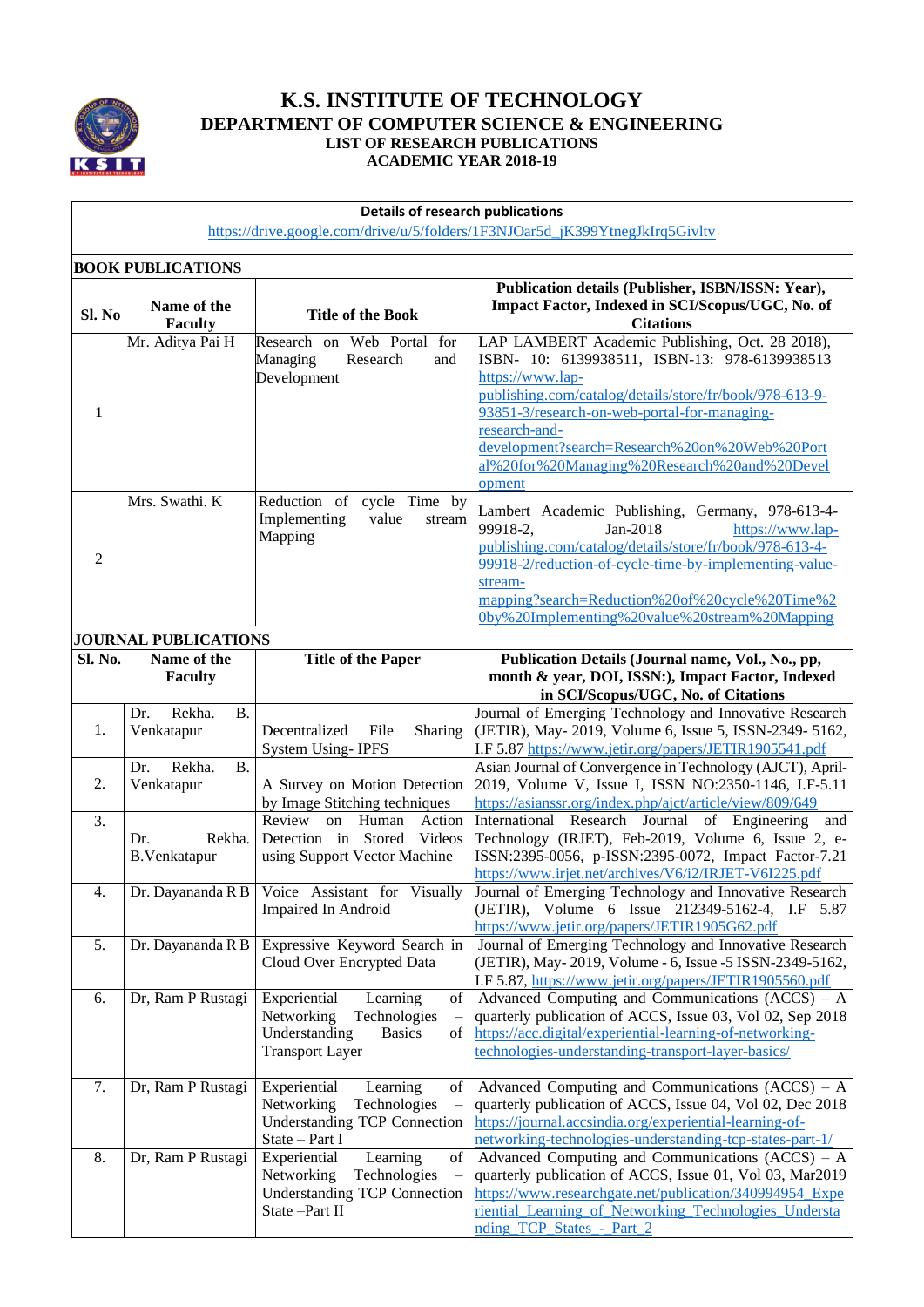| 9.  | Dr, Ram P Rustagi           | Learning<br>Experiential<br>οf<br>Networking<br>Technologies<br>Understanding<br><b>TCP</b><br>Flow<br>Control           | Advanced Computing and Communications $(ACCS) - A$<br>quarterly publication of ACCS, Issue 02, Vol 03, June 2019<br>https://journal.accsindia.org/experiential-learning-of-<br>networking-technologies-understanding-tcp-flow-control/                                                                                                                                                                                                                                                              |
|-----|-----------------------------|--------------------------------------------------------------------------------------------------------------------------|-----------------------------------------------------------------------------------------------------------------------------------------------------------------------------------------------------------------------------------------------------------------------------------------------------------------------------------------------------------------------------------------------------------------------------------------------------------------------------------------------------|
| 10. | Mr. K Venkata Rao           | Advance<br>Power<br>Footstep<br>Generation                                                                               | International Journal on Advanced Electrical and Computer<br>Engineering (IJAECE), ISSN:2349-9338, Issue: 1, VOL-5,<br>PP45-50                                                                                                                                                                                                                                                                                                                                                                      |
| 11. | Mr. K Venkata Rao           | <b>Understanding Quality Practices</b><br>in SME's                                                                       | (Human Resource Business Partners)<br>HBRP Volume 1 Issue 11-5, I.F 5.87, June 2019                                                                                                                                                                                                                                                                                                                                                                                                                 |
| 12. | Mr. Harshavardhan<br>JR     | <b>Student Portal</b>                                                                                                    | International Research Journal<br>of Engineering<br>and<br>Technology (IRJET), Volume 6 Issue 4 e- 2395 - 0056 2395-<br>0072,<br>4581-4589, I.F<br>5.87<br>https://www.irjet.net/archives/V6/i4/IRJET-V6I41353.pdf                                                                                                                                                                                                                                                                                  |
| 13. | Mrs. Deepa.S.R              | Smart<br>Survey<br>Various<br>on<br>Parking<br>Systems<br>and<br>Its<br>Technology                                       | International Journal of Innovations in Engineering and<br>Science (IJIES), 2018, Volume 3, Issue 2, e-ISSN-2456-<br>3463 http://www.ijies.net/archives/vol-3-no-2                                                                                                                                                                                                                                                                                                                                  |
| 14. | Mrs. Deepa. S. R            | A Smart Driver Alert System                                                                                              | Journal of Emerging Technology and Innovative Research<br>(JETIR), May 2019, Volume 6, Issue 6, ISSN-2349- 5162,<br>I.F 5.87 https://www.jetir.org/papers/JETIR1905C81.pdf                                                                                                                                                                                                                                                                                                                          |
| 15. | Mrs. Vaneeta M              | NPKG: Novel Pairwise Key<br>Generation for Resisting Key-<br>based<br>Threats<br>in<br>Wireless<br><b>Sensor Network</b> | International Journal of Network Security (IJNS), Jan-2019,<br>Vol 21, No 1, PP - 122-129, DOI- 10.6633/IJNS, 1 Citation<br>http://ijns.jalaxy.com.tw/contents/ijns-v21-n1/ijns-2019-<br>$v21-n1-p122-129.pdf$                                                                                                                                                                                                                                                                                      |
| 16. | Mrs. Vaneeta M              | <b>Based</b><br>Home<br>Speech<br>Automation System with User<br>Authentication                                          | Journal of Emerging Technology and Innovative Research<br>(JETIR), May-2019, Volume 6, Issue 5, ISSN-2349-5162,<br>I.F5.87 https://www.jetir.org/papers/JETIR1905F56.pdf                                                                                                                                                                                                                                                                                                                            |
| 17. | Mrs. Sangeetha V            | Probabilistic Framework for<br>Assessing the Threat Level using<br>Novel Decision Constructs in<br>Mobile Adhoc Network  | International Journal of Network Security, Vol.20, No.6,<br>PP.1085-1092, Nov. 2018 (DOI: 10.6633/IJNS.201811<br>20(6).09<br>1085-<br>1092<br>http://ijns.jalaxy.com.tw/contents/ijns-v20-n6/ijns-2018-<br>v20-n6-p1085-1092.pdf                                                                                                                                                                                                                                                                    |
| 18. | Mrs. Sangeetha V            | Identity Management<br>Using<br>Blockchain                                                                               | Journal of Emerging Technology and Innovative Research<br>(JETIR), May-2019, Volume 6 Issue 5 ISSN-2349 - 5162,<br>PP-<br>228-231,<br>I.F<br>5.87<br>https://www.jetir.org/papers/JETIR1905C34.pdf                                                                                                                                                                                                                                                                                                  |
| 19. | Mrs. Sangeetha V            | Counterfeit Drug Identification<br>At Supply Chain                                                                       | Journal of Emerging Technology and Innovative Research<br>(JETIR), May- 2019, Volume 6 Issue 4, ISSN-2349-<br>5162PP-235-239,<br>I.F5.87<br>https://www.jetir.org/papers/JETIR1904O37.pdf                                                                                                                                                                                                                                                                                                           |
| 20. | Mrs. Priyanga. P            | Flight Search Techniques in<br>Web Development                                                                           | International Journal for Research in Technological Studies<br>(IJRTS) Vol. 5, Issue 4, March 2019, ISSN (online):2348-<br>1440                                                                                                                                                                                                                                                                                                                                                                     |
| 21. | Mrs. Priyanga. P            | An efficient Cluster Based Deep<br>Neural Network (C- DNN)<br>Approach to<br>Detect<br>Heart<br><b>Disease</b>           | Journal of Web Engineering, October, 2018 (JWE),<br>Vol.17, N0.6, ISSN-3042-3059,<br>http://sersc.org/journals/index.php/IJAST/article/view/1388<br>$6\overline{6}$                                                                                                                                                                                                                                                                                                                                 |
| 22. | Mrs. Priyanga P             | Analysis of Machine Learning<br>Algorithms in Health care to<br><b>Predict Heart Disease</b>                             | International Journal of Health care Information Systems and<br>Informatics (IJHISI), $Vol - 13$ , Issue $- 4$ , October $- Dec$<br>2018, DOI : 10.4018/ijhisi.2018100106 https://www.igi-<br>global.com/article/analysis-of-machine-learning-algorithms-<br>in-health-care-to-predict-heart-disease/210580<br>https://mjl.clarivate.com:/search-results?issn=1555-<br>3396&hide exact match fl=true&utm source=mjl&utm me<br>dium=share-by-link&utm_campaign=search-results-share-<br>this-journal |
| 23. | Mrs. Sougandhika<br>Narayan | $Win - Win$ Online Advertising<br>Posting Website                                                                        | Journal of Emerging Technology and Innovative Research<br>(JETIR), Volume X Issue X, ISSN-2349 - 5162, PP-1-4, I.F<br>5.87                                                                                                                                                                                                                                                                                                                                                                          |
| 24. | Mrs. Vijayalaxmi.<br>Mekali | Automated<br>Lung<br>Cancer<br>System<br>Detection<br>using<br><b>Computed Tomography Images</b>                         | International Journal of Innovations In Engineering and<br>Science (IJIES), ISSN 2456-3463, Vol 3, No 4, 2018<br>http://www.ijies.net/archives/vol-3-no-4                                                                                                                                                                                                                                                                                                                                           |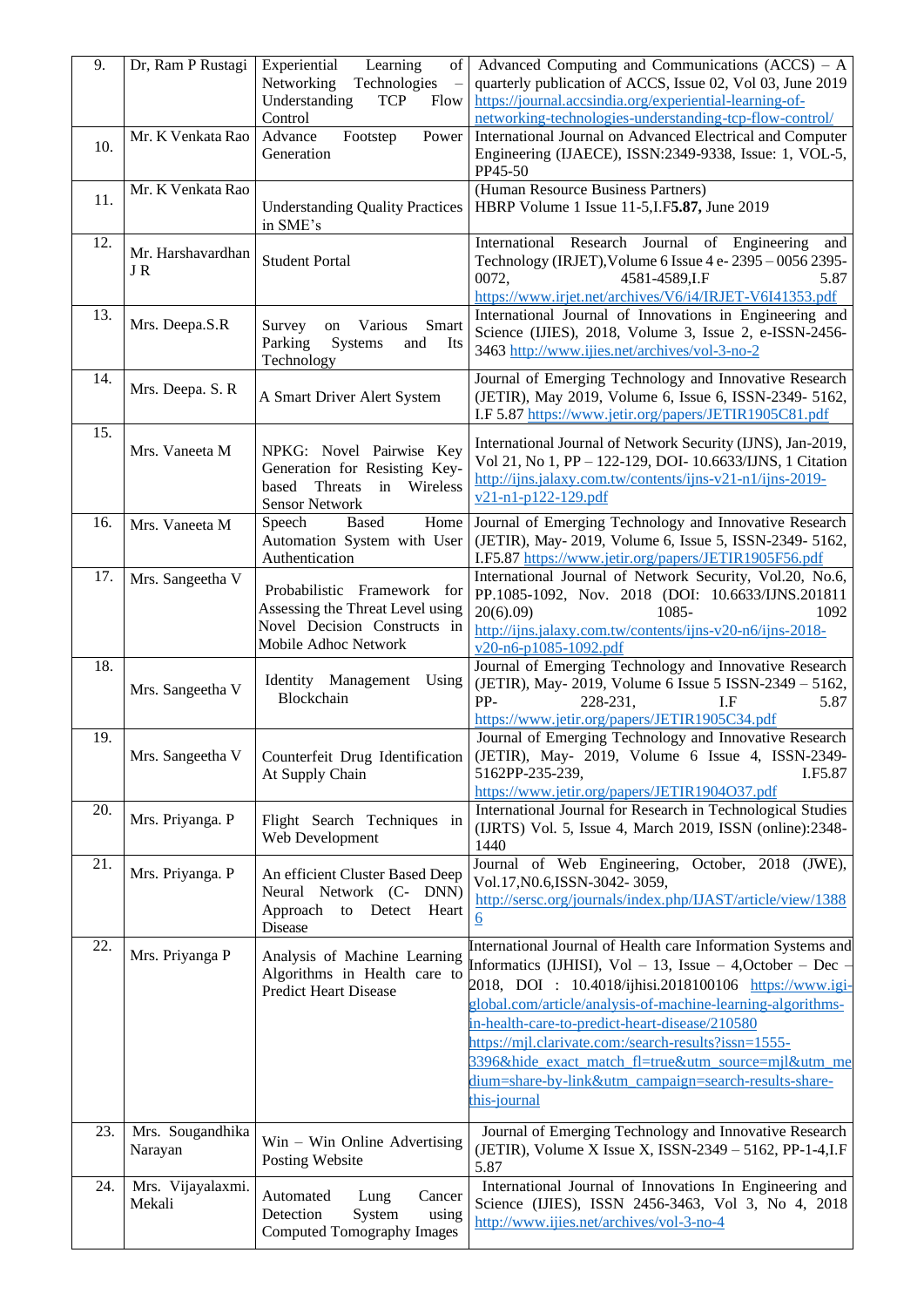|     | 25. Mrs. Vijayalaxmi.<br>Mekali | Comprehensive Training and<br><b>Placement Department</b>                                                                                                                       | International Journal of Advance Research, Ideas and<br>Innovations In Technology (IJARIIT) Volume 5, Issue 3,<br>2054<br>132X,<br>PP-565-<br><b>ISSN</b><br>567,<br>2019<br>https://www.ijariit.com/manuscripts/v5i3/V5I3-1429.pdf<br>https://www.ijariit.com/manuscript/comprehensive-<br>training-and-placement-department/ |
|-----|---------------------------------|---------------------------------------------------------------------------------------------------------------------------------------------------------------------------------|--------------------------------------------------------------------------------------------------------------------------------------------------------------------------------------------------------------------------------------------------------------------------------------------------------------------------------|
| 26. | Mr.<br>Roopesh<br>Kumar B.N     | Design And Development Of<br>External Support System For<br>Disabled Arm                                                                                                        | Journal of Emerging Technology and Innovative Research<br>(JETIR), Volume 6, Issue 4 ISSN : 42349-5162,<br>PP-<br>217<br>$-219$ , I.F<br>5.87<br>https://www.jetir.org/papers/JETIR1904O33.pdf                                                                                                                                 |
| 27. | Mr.<br>Roopesh<br>Kumar B.N     | Automobile<br>Number<br>Plate<br>Recognization System<br>Using<br><b>Image Processing</b>                                                                                       | Journal of Emerging Technology and Innovative Research<br>(JETIR), Volume 6 Issue 4 ISSN 2349 - 5162, PP-427-434,<br>I.F 5.87                                                                                                                                                                                                  |
| 28. | Mr. Kumar K                     | Literature Survey<br>Smart<br>on<br>Monitoring<br>Water<br>Quality<br>System                                                                                                    | International Journal of Innovations in Engineering and<br>Science (IJIES), vol 3, no 3, ISSN: 2456-3463, 2018<br>http://www.ijies.net/archives/vol-3-no-3                                                                                                                                                                     |
| 29. | Mr. Pradeep K.R                 | Predictive Analysis Of Soubean<br>Crop Yield                                                                                                                                    | Journal of Emerging Technology and Innovative Research<br>(JETIR), April 2019, Volume 6 Issue 4 ISSN 2349 - 5162,<br>PP-86-89, I.F 5.87                                                                                                                                                                                        |
| 30. | Mr. Pradeep K.R                 | Lung<br>Cancer<br><b>Using Classification Techniques</b><br>of Support Vector Machines,<br>C4.5<br>and<br>Naive<br><b>Bayes</b><br>Algorithms<br>Healthcare<br>for<br>Analytics | Survivability ELSEVIER PROCEDIA Computer Science, 2018, Volume<br>Prediction based on Performance 132, pp 412-420. Science Direct, ISSN:1877-0509<br>https://www.sciencedirect.com/science/article/pii/S187705<br>0918308962                                                                                                   |
| 31. | Mr. Pradeep K.R                 | Disease Prediction -<br><b>Breast</b><br>Women<br>Using<br>In<br>Cancer<br>Machine<br>Learning<br><b>Classification Techniques</b>                                              | Journal of Emerging Technology and Innovative Research<br>(JETIR), April 2019, Volume 6 Issue 4 ISSN 2349 - 5162,<br>PP-485-490,<br>I.F<br>5.87<br>https://www.jetir.org/papers/JETIR1904P77.pdf                                                                                                                               |
| 32. | Mr. Pradeep K. R                | Neural 2019<br>Optimized-Deep<br>Network<br>Classification<br>Regression technique                                                                                              | A Framework for Lung Cancer International Journal of Computer Sciences and Engineering<br>Survivability Prediction Using Open Access, Research Paper Vol.-7, Special Issue-13, May<br>E-ISSN:<br>2347-2693<br>and https://www.ijcseonline.org/pdf spl paper view.php?paper<br>id=1077&10-ICRBIT-IP-403.pdf                     |
| 33. | Mr.<br>Pradeep<br>Kumar G H     | Virtual Visits To ICU                                                                                                                                                           | Journal of Emerging Technology and Innovative Research<br>(JETIR), Volume 6 Issue 4, ISSN 2349-5162, PP-73-79, I.F<br>5.87 https://www.jetir.org/view?paper=JETIR1904P13                                                                                                                                                       |
| 34. | Mr.<br>Pradeep<br>Kumar G H     | Smart<br>Campus<br>A<br><b>Communication System</b>                                                                                                                             | International Journal of Computer Sciences<br>and<br>Engineering (IJCSE) Volume 7 Issue 9, ISSN 2347-2693,<br>PP-34-37,<br>LF.<br>5.87<br>https://www.ijcseonline.org/pdf spl paper view.php?paper<br>id=950&ICIPSCMCACGS-19-09.pdf                                                                                            |
| 35. | Mr. Kumar K                     | Decentralized Distress Relief<br><b>Using Blockchain</b>                                                                                                                        | Research Insights in Social Science Business, Economics<br>and Management Studies (RISEM) ISBN -978-93- 87793-<br>87-3, PP-116-121, May 2019                                                                                                                                                                                   |
| 36. | Mr.<br>Raghavendrachar<br>S     | Android Tracking Application<br>Using GSM/GPS                                                                                                                                   | Journal of Emerging Technology and Innovative Research<br>(JETIR), Volume $6$ Issue $5$<br>ISSN 2349 -5162, PP-273-<br>276, May<br>2019,<br>I.F<br>5.87<br>https://www.jetir.org/view?paper=JETIR1905235                                                                                                                       |
| 37. | Mr. Aditya Pai H                | Study on the Factors<br>that<br>Increase the Lead Times in<br>Small<br>and<br>Medium<br>Level<br>Enterprises in IT Sector                                                       | Journal of Adv Research in Dynamic & Control Systems<br>(JARDCS), Mar- 2019, Vol 11, Special Issue 04, ISSN<br>1943-023X https://www.jardcs.org/abstract.php?id=686                                                                                                                                                            |
| 38. | Mr. Aditya Pai H                | Need For Improvement<br>in<br>Software Processes in SMEs                                                                                                                        | International Journal of Management, IT & Engineering<br>(IJMITE), Oct-2018, Vol 8, Issue 10(1), ISSN:2249-0558                                                                                                                                                                                                                |
| 39. | Mr. Aditya Pai H                | Failure Mode Effective Analysis<br>for Software Processes                                                                                                                       | International Journal of Research in Engineering, IT and<br>Social Sciences (IJREISS), Oct-2018, Vol 8, Issue10,<br>ISSN:2250-0588<br>http://www.indusedu.org/pdfs/IJREISS/IJREISS 2531 517<br>92.pdf                                                                                                                          |
| 40. | Mr. Aditya Pai H                | <b>V-MEET</b> Android Application                                                                                                                                               | International Journal of Computer Sciences & Engineering<br>(IJCSE), Vol - 7, Issue: 15, May 2019, E-ISSN: 2347-2693<br>https://www.ijcseonline.org/pdf spl paper view.php?paper<br>id=1235&IJCSE-ICACICT-2019-46.pdf<br>https://www.ijcseonline.org/special_issue.php?pageNum_R                                               |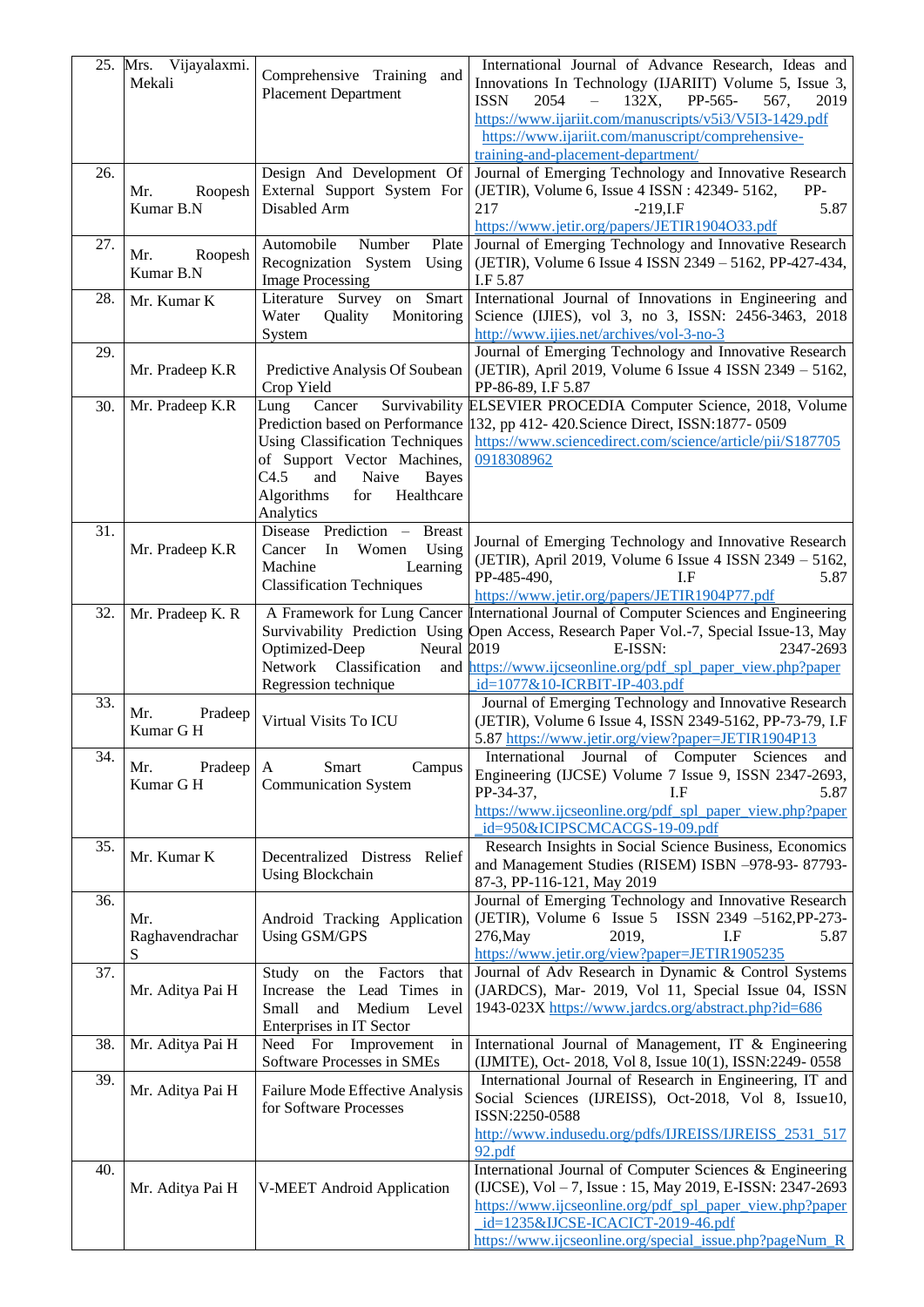|                |                               |                                                                                                                                           | $S$ U=4&totalRows RS U=79&pub id=39                                                                                                                                                                                                                                              |
|----------------|-------------------------------|-------------------------------------------------------------------------------------------------------------------------------------------|----------------------------------------------------------------------------------------------------------------------------------------------------------------------------------------------------------------------------------------------------------------------------------|
| 41.            | Mr. Aditya Pai H              | Administrative<br>E-Institute<br>System                                                                                                   | International Journal of Computer Sciences & Engineering<br>(IJCSE), Vol - 7, Issue: 15, May 2019, E-ISSN: 2347-2693<br>https://www.ijcseonline.org/special issue.php?pageNum R<br>S U=5&totalRows RS U=79&pub id=39<br>https://www.ijcseonline.org/pdf spl paper view.php?paper |
|                |                               |                                                                                                                                           | id=1243&IJCSE-ICACICT-2019-54.pdf                                                                                                                                                                                                                                                |
| 42.            | Mr. Aditya Pai H              | Adaptation<br>Six<br>Sigma<br>of<br>Software<br>Method<br>in<br>Development                                                               | International Journal of Computer Sciences and Engineering<br>(IJCSE), Vol - 7, Issue -15, May 2019, E-ISSN:2347-2693<br>https://www.ijcseonline.org/pdf spl paper view.php?paper<br>id=1250&IJCSE-ICACICT-2019-61.pdf                                                           |
| 43.            | Mr. Aditya Pai H              | Analysis And Classification Of<br>Purity<br>Water<br><b>Based</b><br>On<br>Parameters Stated By Central<br><b>Pollution Control Board</b> | JETIR June 2019, Volume 6, Issue6, ISSN-2349-5162<br>https://www.jetir.org/papers/JETIR1908021.pdf<br>https://www.ijcseonline.org/special issue.php?pageNum R<br>S U=5&totalRows RS U=79&pub id=39                                                                               |
| 44.            | Mr. Aditya Pai H              | A Mathematical Model to Assess<br>Failure due to Longer Lead<br>Times in SMEs in IT Sector                                                | International Journal of Computer Sciences and Engineering<br>(IJCSE), May-2019, Volume 7, Issue 15, E- ISSN-2347-<br>2693<br>https://www.ijcseonline.org/pdf spl paper view.php?paper<br>id=1249&IJCSE-ICACICT-2019-60.pdf                                                      |
| 45.            | Mrs. Swathi K                 | Prediction<br>Software<br>Defect<br><b>Using Data Mining Techniques</b>                                                                   | Journal of Computer Sciences<br>International<br>and<br>Engineering, Vol.-7, Special Issue-15, May 2019 E-ISSN:<br>2347-2693                                                                                                                                                     |
|                |                               |                                                                                                                                           | https://www.ijcseonline.org/pdf spl paper view.php?paper                                                                                                                                                                                                                         |
| 46.            |                               |                                                                                                                                           | id=1245&IJCSE-ICACICT-2019-56.pdf<br>HBRP Publication Journal of Advancement in Software                                                                                                                                                                                         |
|                | Mrs. Swathi K                 | Factor analysis<br>in<br>Software<br><b>Defect Prediction</b>                                                                             | Engineering and Testing (JASET), 2018, Volume 1, Issue 1                                                                                                                                                                                                                         |
| 47.            | Mrs. Swathi K                 |                                                                                                                                           | Chi Square Test for Software HBRP Publication Journal of Advancement in Software                                                                                                                                                                                                 |
|                |                               | <b>Defect Prediction</b>                                                                                                                  | Engineering and Testing (JASET), 2018, Volume 1, Issue 1                                                                                                                                                                                                                         |
| 48.            | Mrs. Swathi K                 | For Software Defect<br>Prediction                                                                                                         | Analysis of Variance Carried out HBRP Publication Recent Trends in Information Technology<br>and its Applications, 2018, Volume 1, Issue 3                                                                                                                                       |
| 49.            | Mrs. Swathi K                 | Distribution<br>Frequency<br>for<br><b>Software Defect</b><br>Prediction                                                                  | HBRP Publication Advancement of Computer Technology<br>and its Applications, 2018, Volume 1, Issue 3                                                                                                                                                                             |
| 50.            | Mr. Krishna Gudi              | IoT Based Digital Water Supply<br>System                                                                                                  | Journal of Emerging Technology and Innovative Research<br>(JETIR), Volume 6, Issue 5, ISSN 2349 - 5162, PP-617-624,<br>I.F 5.87, May 2019                                                                                                                                        |
| 51.            | Mr. Krishna Gudi              | Analysing Tools in Six Sigma in<br><b>SMEs in Bengaluru</b>                                                                               | HBRP Publication, Journal of Advancements in Software<br>Engineering and Testing (JASET), Vol<br>1, Issue 1, Sept 2018                                                                                                                                                           |
| 52.            | Mr. Krishna Gudi              | <b>Smart Restaurant</b>                                                                                                                   | International Research Journal of Engineering and<br>Technology (IRJET), Volume 6, Issue 5, May 2019 e-ISSN<br>2395-<br>0056,<br>p-2395-0072,<br>PP-1033-1036<br>https://www.irjet.net/archives/V6/i5/IRJET-V6I5206.pdf                                                          |
| 53.            | Mr. Prashanth H S             | Cyberbullying Detection                                                                                                                   | Journal of Emerging Technology and Innovative Research<br>(JETIR), Volume 6, Issue 5, May 2019, ISSN 2349-5162, PP-<br>466-468 https://www.jetir.org/papers/JETIR1905D68.pdf                                                                                                     |
|                |                               | INTERNATIONAL CONFERENCE PUBLICATION                                                                                                      |                                                                                                                                                                                                                                                                                  |
| Sl. No.        | Name of the<br><b>Faculty</b> | Title of the paper                                                                                                                        | Title of the Conference, Place, Dates, Year, pp.<br>ISBN/ISSN: SCI/Scopus/UGC, Indexed Link, No. of<br><b>Citations</b>                                                                                                                                                          |
| 1              | Mrs. Vijayalaxmi.<br>Mekali   | An Fully Automated Cad System<br>For Juxta- Vascular Nodules<br>Segmentation In Ct Scan Images                                            | International Conference On Computing Methodologies<br>And Communication (ICCMC), 27-29 Mar 2019, IEEE, DOI<br>ICCMC.2019.8819677<br>10.1109/<br>https://ieeexplore.ieee.org/document/8819677                                                                                    |
| $\overline{2}$ | Mr. Aditya Pai H              | Analysis Of Causes And Effects<br>Of Longer Lead Time In<br><b>Software Process Using FMEA</b>                                            | International Conference On Emerging Trends In Science &<br>Technologies For Engineering Systems, SJCIT, 17-05-2019<br>& 18-05-2019                                                                                                                                              |
|                | Mr. Aditya Pai H              | Roc Structure Analysis Of                                                                                                                 | International Conference On Emerging Trends In Science &                                                                                                                                                                                                                         |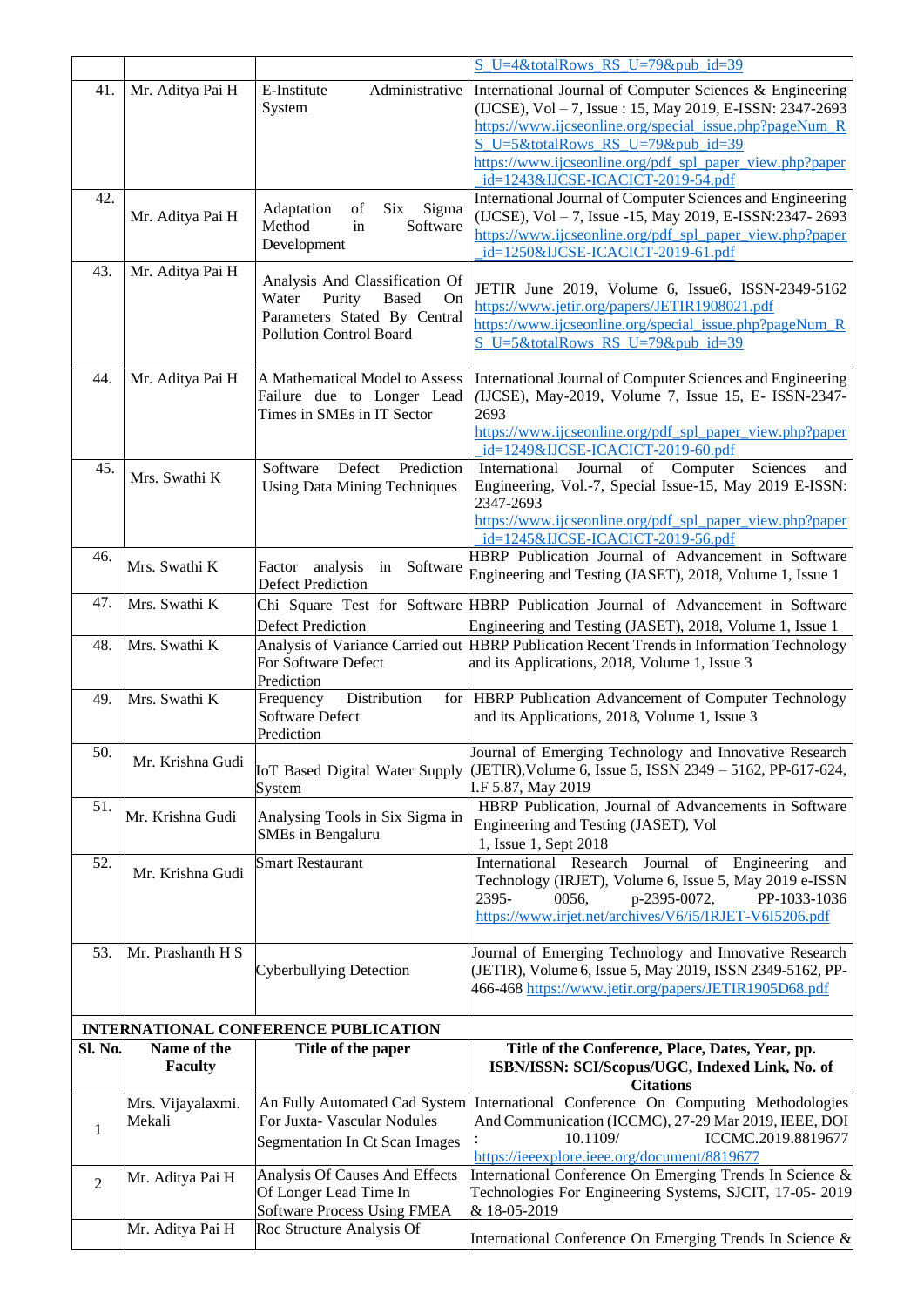| 3              |                               | Lean Software Development In<br>Sme's Using Mathematical<br>Chaid Model                           | Technologies For Engineering Systems, SJCIT, 17-05-2019<br>& 18-05-2019                                                                                                                   |
|----------------|-------------------------------|---------------------------------------------------------------------------------------------------|-------------------------------------------------------------------------------------------------------------------------------------------------------------------------------------------|
| 4              | Mrs. Swathi K                 | Analyzing the Adaptability of<br>Software Defect Prediction in<br>Small Software Firms            | International Conference on Emerging Trends in Science and<br>Engineering (ICETSE), International Journal of Recent<br>and Engineering (IJRTE), May-2019, ISSN<br>Technology<br>2277-3878 |
|                |                               | <b>NATIONAL CONFERENCE PUBLICATION</b>                                                            |                                                                                                                                                                                           |
| Sl. No         | Name of the<br><b>Faculty</b> | Title of the paper                                                                                | Title of Conference, Place, Date,<br><b>ISSN/ISBN</b>                                                                                                                                     |
| 1              | Mr. Aditya Pai H              | Domain Adaptation for medical<br>Image segmentation using sar<br><b>Adversarial Medical Image</b> | Recent Advances in Engineering, Technology & Science<br>National Conference, May 2018-19 Vol -1                                                                                           |
| $\mathfrak{D}$ | Mr. Aditya Pai H              | Medical Image segmentation<br>use neural network for novel<br>domain variations framework.        | Recent Advances in Engineering, Technology & Science<br>National Conference, May 2018-19 Vol- 1                                                                                           |
| 3              | Mr. Aditya Pai H              | Feature extraction & analysis of<br><b>MRI</b> Images for Brest<br>cancer.                        | Recent Advances in Engineering, Technology & Science<br>National Conference, May 2018-19 Vol- 1                                                                                           |
| 4              | Mr. Aditya Pai                | Comparative study & analysis<br>of Security Mechanism in<br>IOT.                                  | Recent Advances in Engineering, Technology & Science<br>National Conference, May 2018-19 Vol - 1                                                                                          |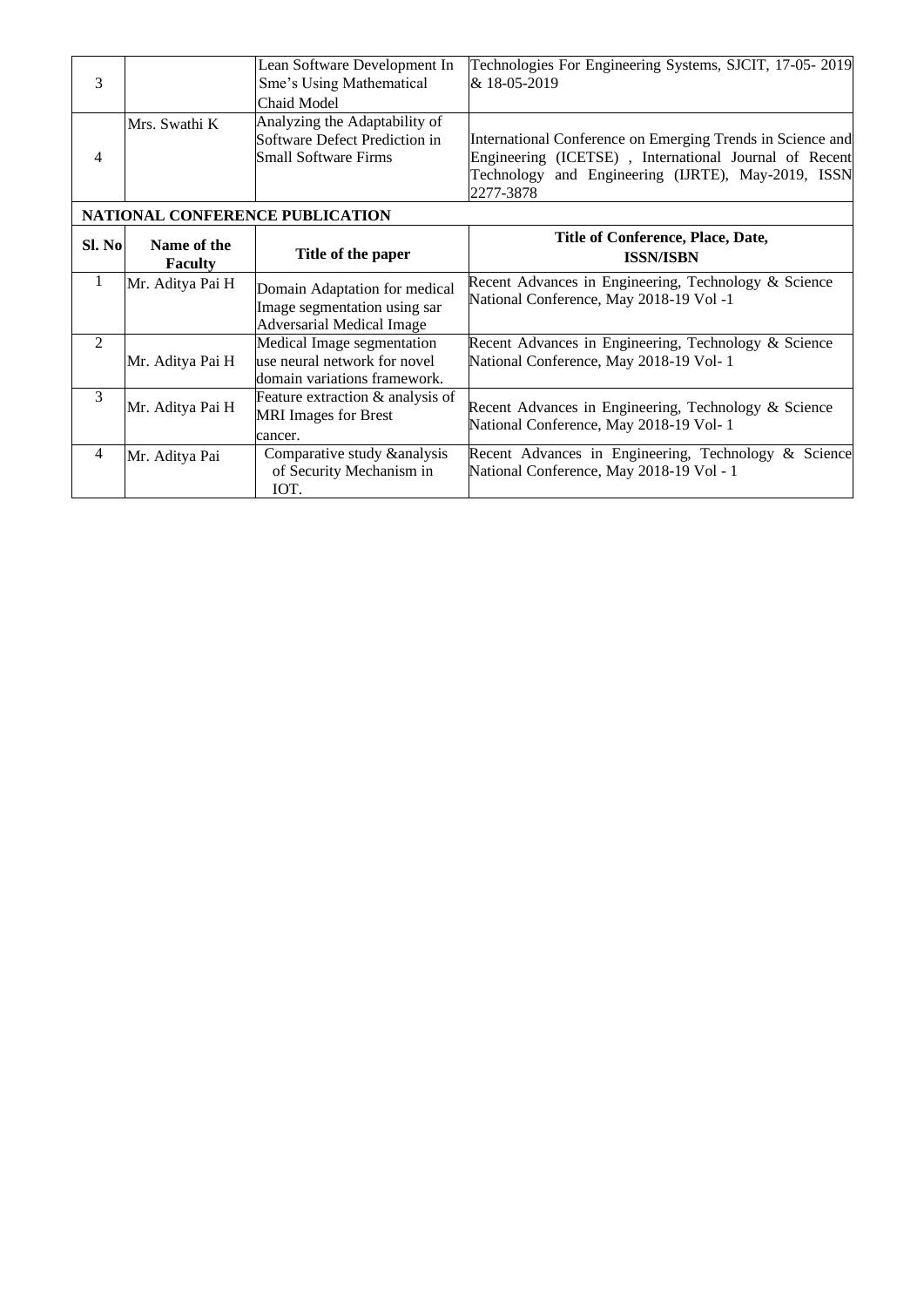

#### **K.S. INSTITUTE OF TECHNOLOGY DEPARTMENT OF COMPUTER SCIENCE & ENGINEERING LIST OF RESEARCH PUBLICATIONS ACADEMIC YEAR 2017-18**

#### Details of research publications

<https://drive.google.com/drive/u/5/folders/1KM0jp97XyEIz61BJW3h9W1nOl-6eRRk2>

## **BOOK PUBLICATIONS**

| Sl. No         | Name of the faculty | Title of the book                                                          | Publication details (Publisher, ISBN/ISSN: Year),<br>Impact Factor, Indexed in SCI/Scopus/UGC, No.<br>of Citations                                                                                                                                                                                                                                 |
|----------------|---------------------|----------------------------------------------------------------------------|----------------------------------------------------------------------------------------------------------------------------------------------------------------------------------------------------------------------------------------------------------------------------------------------------------------------------------------------------|
|                | Mr. Aditya Pai.H    | Optimization of rejection rate of<br>bushes by implementing<br><b>FMEA</b> | Lambert Academic Publishing, Germany, 978-613-<br>4-94868-5, 03 Jan 2018, Lambert https://www.lap-<br>publishing.com/catalog/details/store/gb/book/978-<br>613-4-94868-5/optimization-of-rejection-rate-of-<br>bushes-by-implementing-<br>fmea?search=Optimization%20of%20rejection%20<br>rate%20of%20bushes%20by%20implementing%20<br><b>FMEA</b> |
| $\mathfrak{D}$ | Mrs.Swathi. K       | Optimization of rejection rate of<br>bushes by implementing<br><b>FMEA</b> | Lambert Academic Publishing, Germany, 978-613-4-<br>2017<br>https://www.lap-<br>94868-5.<br><b>DEC</b><br>publishing.com/catalog/details/store/gb/book/978-613-<br>4-94868-5/optimization-of-rejection-rate-of-bushes-<br>by-implementing-<br>fmea?search=Optimization%20of%20rejection%20rat<br>e%20of%20bushes%20by%20implementing%20FME         |

## **BOOK CHAPTER PUBLICATION**

| Sl. No | <b>Name of the Faculty</b> | <b>Title of the Chapter</b>                                                                                   | Publication Details (Book Title, Publisher, pp.<br>ISBN/ISSN: Year), Impact Factor, Indexed in<br><b>SCI/Scopus/UGC, No. of Citations</b>                                                                                                                                                                                              |
|--------|----------------------------|---------------------------------------------------------------------------------------------------------------|----------------------------------------------------------------------------------------------------------------------------------------------------------------------------------------------------------------------------------------------------------------------------------------------------------------------------------------|
|        | Mrs. Deepa.S.R             | <b>Cluster Optimization in Wireless</b><br><b>Sensor Networks Using Particle</b><br><b>Swarm Optimization</b> | Mandal J., Sinha D. (eds) Social Transformation -<br>Digital Way. CSI 2018. Communications in Computer<br>and Information Science, Springer, Singapore, ISBN<br>978-981-13-1342-4, vol 836. Springer, Singapore.<br>https://doi.org/10.1007/978-981-13-1343-1_23<br>https://link.springer.com/chapter/10.1007/978-981-13-<br>1343-1 23 |

#### **INTERNATIONAL JOURNAL PUBLICATION**

|               | Sl. No Name of the faculty | <b>Title of the Paper</b>                                                                               | Publication Details (Journal name, Vol., No., pp,<br>month & year, DOI, ISSN:), Impact Factor:<br>Indexed in SCI/Scopus/UGC, No. of Citations                                                                               |
|---------------|----------------------------|---------------------------------------------------------------------------------------------------------|-----------------------------------------------------------------------------------------------------------------------------------------------------------------------------------------------------------------------------|
| $1_{\cdot}$   | Dr. Rekha. B. Venkatapur   | <b>Electronic Voting Machine</b><br>Based On Blockchain<br><b>Technology and Aadhar</b><br>Verification | International Journal of Innovations in Engineering<br>and Science (IJIES), 2018, Volume 3, Issue 3, e-ISSN-<br>2456-3463 http://www.ijies.net/archives/vol-3-no-3                                                          |
| 2.            | Dr.Rekha. B.Venkatapur     | Raithara Bandu $-$ A Digitalized<br>Approach                                                            | International<br>Journal on Future<br>Revolution<br>in<br>Computer Science & Communication Engineering<br>(IJFRCSCE) ISSN: 2454-4248, PP52-454                                                                              |
| $\mathcal{E}$ | Dr.Rekha. B.Venkatapur     | THERABOT an<br>Artificial Intelligence<br>Therapist at Your Fingertips                                  | IOSR Journal of Computer Engineering (IOSR-JCE),<br>May-June 2018, Volume 20, Issue 3, e-ISSN-<br>2278-0661,<br>p-ISSN:2278-8727<br>https://www.iosrjournals.org/iosr-jce/papers/Vol20-<br>issue3/Version-1/F2003013438.pdf |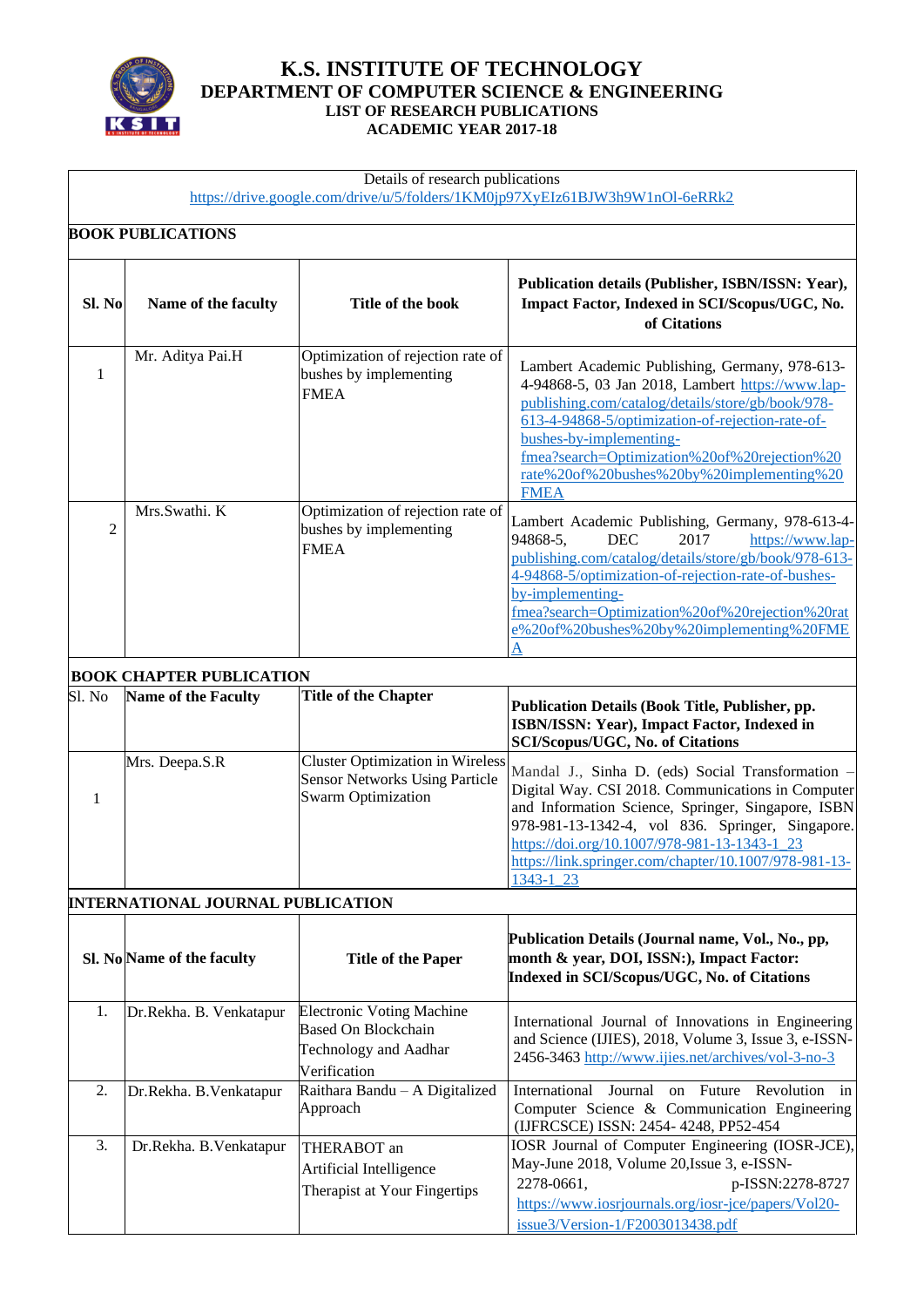| 4.  | Dr.Dayananda R B            | Evidence Collection from Web<br><b>Browsers using Data Mining</b><br>Technique                                                                                     | International Journal For Research In Technological<br>Studies(IJRTS), April-2018, Volume 5, Issue 5<br>ISSN-2348-1439,                                                                            |
|-----|-----------------------------|--------------------------------------------------------------------------------------------------------------------------------------------------------------------|----------------------------------------------------------------------------------------------------------------------------------------------------------------------------------------------------|
| 5.  | Dr.Dayananda R B            | Vehicle Rash Drive<br><b>Systems</b>                                                                                                                               | Control International Journal for Research in<br>Engineering Application & Management (IJREAM),<br>June-2018, Volume 4, Issue 3, ISSN-2454-9150                                                    |
| 6.  | Mr. K VenkataRao            | using Analysis of Variances                                                                                                                                        | Analysing Practices in SME's<br>International Journal of Advancements In Electronics<br>& Computer Engineering (IJAECE), 2017, ISSN<br>:2349-932X VOL-4, ISSUE-2, PP-29-33                         |
| 7.  | Mr. K VenkataRao            | Quality in SME's                                                                                                                                                   | Entropy Analysis of Variables of ITSI Transactions on Electrical and Electronics<br>Engineering.(ITSI-TEEE), ISSN:2320-8945, VOL-5,<br>ISSUE-1-2, 2017, PP - 37-42                                 |
| 8.  | Mr. K VenkataRao            | for SME's                                                                                                                                                          | Reliability Test of Questionnaire ITSI Transactions on Electrical and Electronics<br>Engineering (ITSI- TEEE), ISSN:2320 -8945, VOL-5,<br>ISSUE-3-4,2017, PP-35-41                                 |
| 9.  | Mrs. Vaneeta M              | Exploratory Insights on Efficacy<br>of Existing Key Management<br>Techniques in Wireless Sensor<br>Network                                                         | International Journal of Computer Science and<br>Information Technology (IRACST), Sep-Oct- 2017,<br>Volume 7, Issue 5, ISSN-2250-3501                                                              |
| 10. | Mrs. Vaneeta M              | Smart Home<br>A<br>Survey<br>on<br>Automation                                                                                                                      | International Journal of Inventive Engineering and<br>Sciences (IJIES), Volume 03, Issue 5, e-ISSN-2456-<br>3463, May 2018, Impact factor 3.44                                                     |
| 11. | Mrs. Vaneeta M              | Detection and Classification                                                                                                                                       | A Survey Paper for Brain Tumor International Journal for Research in Technological<br>Studies (IJRTS), ISSN (online): 2348-1439 April 2018                                                         |
| 12. | Mrs.Sangeetha V             | Survey on Automatic<br>Solar<br><b>Tracking System</b>                                                                                                             | International Journal of Innovations in Engineering<br>and Science, Vol. 3, No.5, April 2018, Impact Factor<br>Value 4.046 e-ISSN: 2456-3463                                                       |
| 13. | Mrs.Sangeetha V             | Detecting Malicious Data Using<br>Fidget                                                                                                                           | International Journal of Innovations in Engineering<br>and Science, Vol. 3, No.5, April 2018, Impact Factor<br>Value 4.046 e-ISSN: 2456-3463                                                       |
| 14. | Mrs.Priyanga.P              | A Study on Implementation of<br>Data Mining Techniques for<br><b>Cardiac Disease Prediction</b>                                                                    | International Journal for Research in Technological<br>Studies (IJRTS) Vol. 5, Issue 4, March 2018, ISSN<br>(online): 2348-143                                                                     |
| 15. | Mrs. Vijayalaxmi.<br>Mekali | Clinical Study of Cancer tumors<br>size and Stages                                                                                                                 | International Journal of Current Research(IJCR),<br>Dec-2017, Volume 9, Issue 12, ISSN: 0975-833X,<br>pp:62808-62815,                                                                              |
| 16. | Mrs. Vijayalaxmi.<br>Mekali | Medical Image Modalities in<br>Lung Cancer Detection                                                                                                               | International Journal of Innovative Research in<br>Computer<br>and<br>Communication<br>Engineering<br>(IJIRCCE),<br>Dec-2017, Volume 5, Issue 12,<br>ISSN:2320-9801, ISSN:2320-9798                |
| 17. | Mr.Pradeep K R              | A Review of Ensemble Machine<br>Learning Approach in Prediction<br>of Diabetes Diseases                                                                            | International Journal on Future Revolution in<br>Computer Science & Communication Engineering<br>ISSN: 2454-4248 Volume: 4 Issue: 3, March 2018                                                    |
| 18. | Mr. Pradeep K.R             | A Review on Predictive Analysis<br>for Diabetic Blood Glucose and<br>Reduction of over fitting in<br>Diabetes using Deep Learning<br>Neural Network                | International Journal on Future Revolution in<br>Computer Science & Communication Engineering<br>ISSN: 2454-4248 Volume: 4 Issue: 4 747 -<br>750, April 2018                                       |
| 19. | Mr. Pradeep K.R             | A Review of Lung cancer<br>Prediction System using Data<br>Mining Techniques, Logistic<br>regression, SVM and Naïve<br><b>Bayes</b><br>machine learning algorithms | International Journal of Scientific Research in<br>Computer Science, Engineering and Information<br>Technology (IJSRCSEIT), Volume 3, Issue 3,<br>pp.1385-1388, March- April- 2018 ISSN: 2456-3307 |
| 20. | Mr. Pradeep K.R             | Survey on Automated detection<br>of referable diabetic retinopathy<br>using machine learning                                                                       | International Journal of Scientific Research in<br>Computer Science, Engineering and Information<br>Technology(IJSRCSEIT), Volume 3, Issue 3,<br>pp.1385-1388, March-April-2018.ISSN: 2456-3307    |